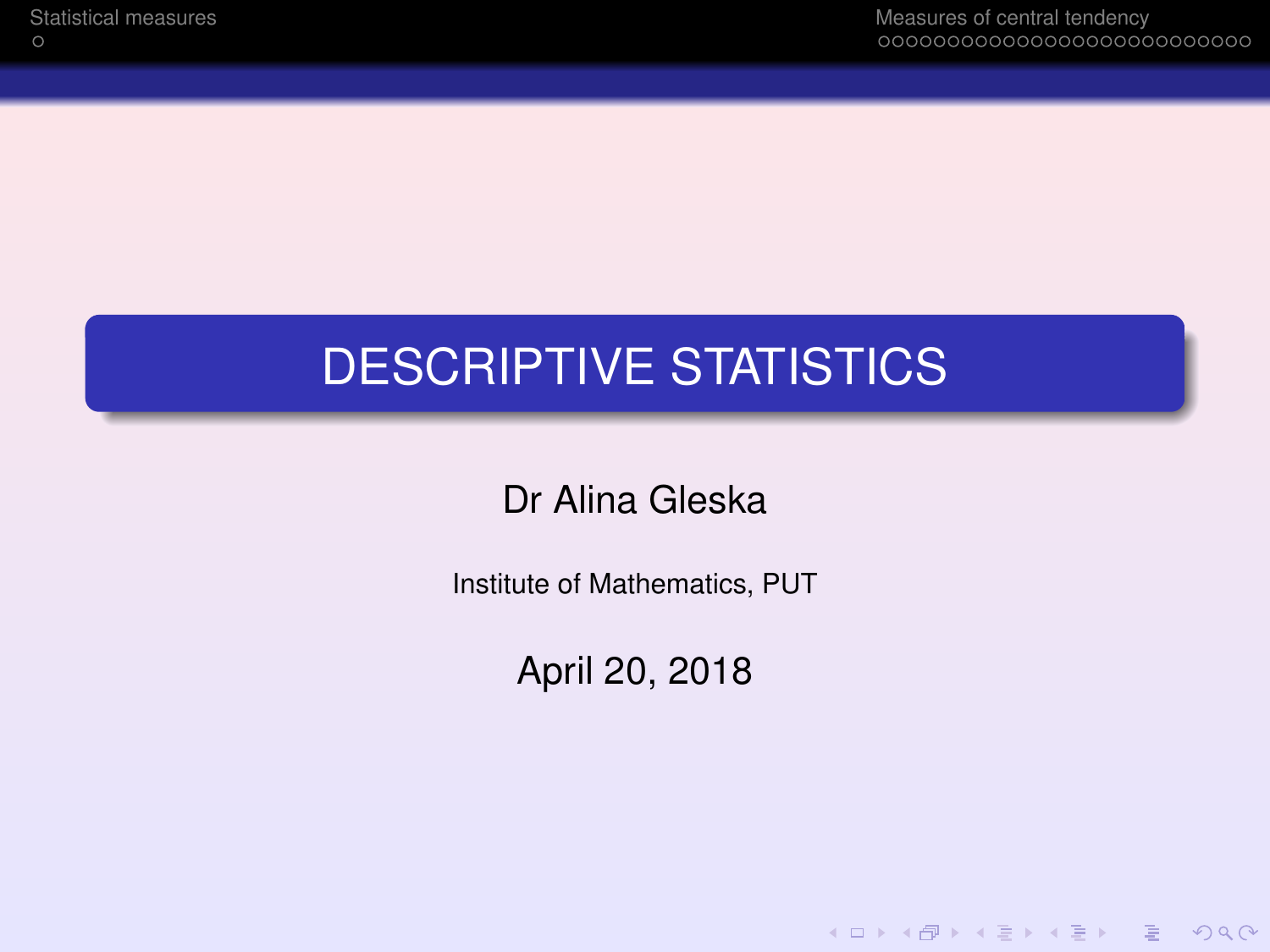

## [Statistical measures](#page-2-0)



[Measures of central tendency](#page-3-0)

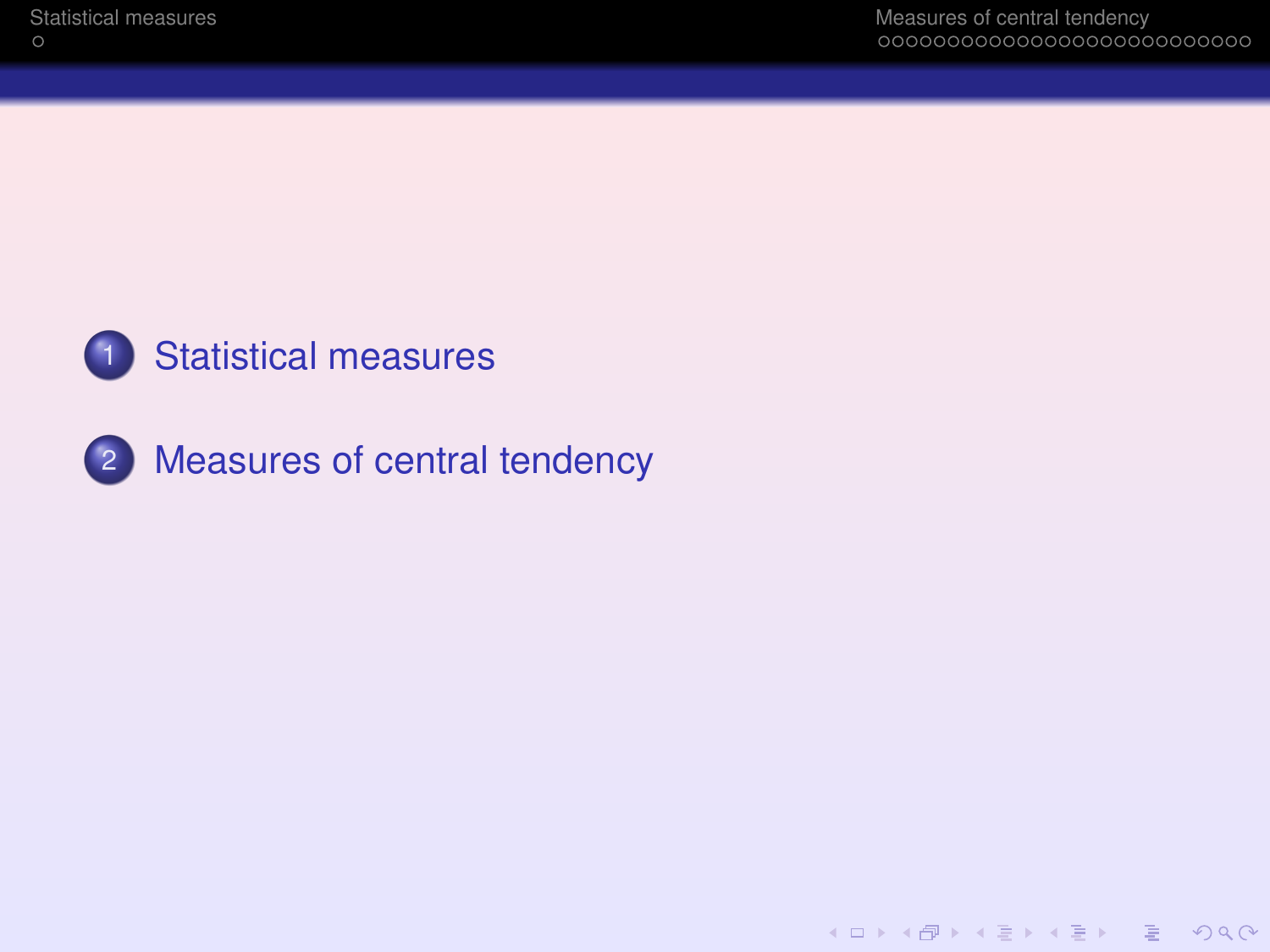<span id="page-2-0"></span>We consider the following statistical measures:

- measures of locations (also called central tendency) the descriptive measures that indicate where the center or the most typical value of the variable lies in collected set of measurements;
- measures of statistical dispersion (also called measures of variation) - they numerically measure the extent of variation around the center. Two data sets of the same variable may exhibit similar positions of center but may be remarkably different with respect to variability;
- **•** measures of the shape of the distribution like skewness (asymmetry);
- **•** measures of concentration (kurtosis).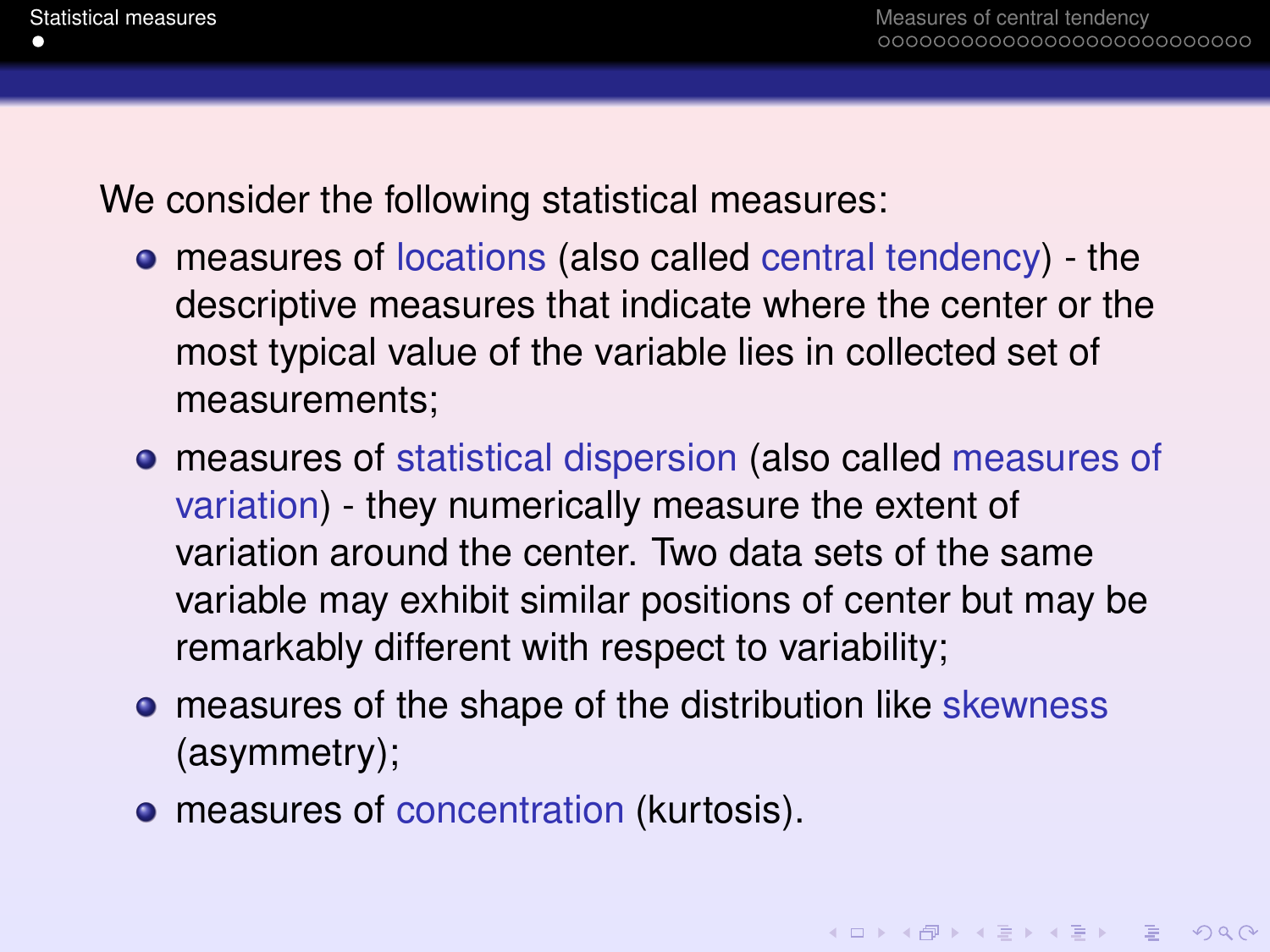<span id="page-3-0"></span>We consider two types of measures of central tendency: classical and depending on the position in the series. Calculating classical measures we use values of all observations. These measures consist of: the arithmetic mean (average), the geometric mean and the harmonic mean. Positional measures cover: the mode (the dominant value), the median and the quartiles (specially the first quartile, the second quartile (it is a median) and the third quartile).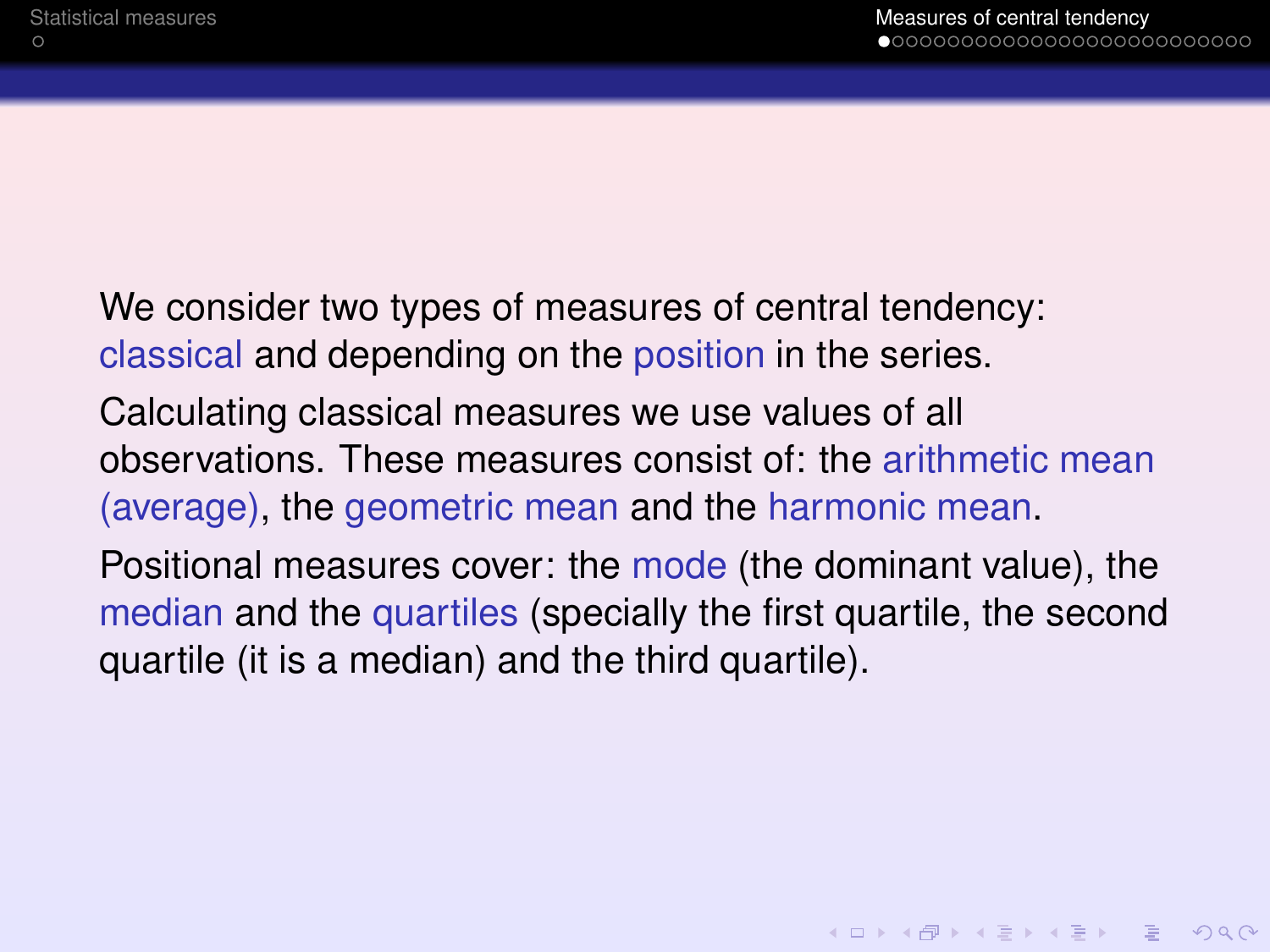ARITHMETIC MEAN - it is the sum of all observations divided by *n*. We distinguish different types of the arithmetic averages: (I) the simple arithmetic mean for simple series:

$$
\overline{x}=\frac{1}{n}\sum_{i=1}^n x_i,
$$

where *x<sup>i</sup>* is a value of *i*-th observation, and *n* - the total number of observations,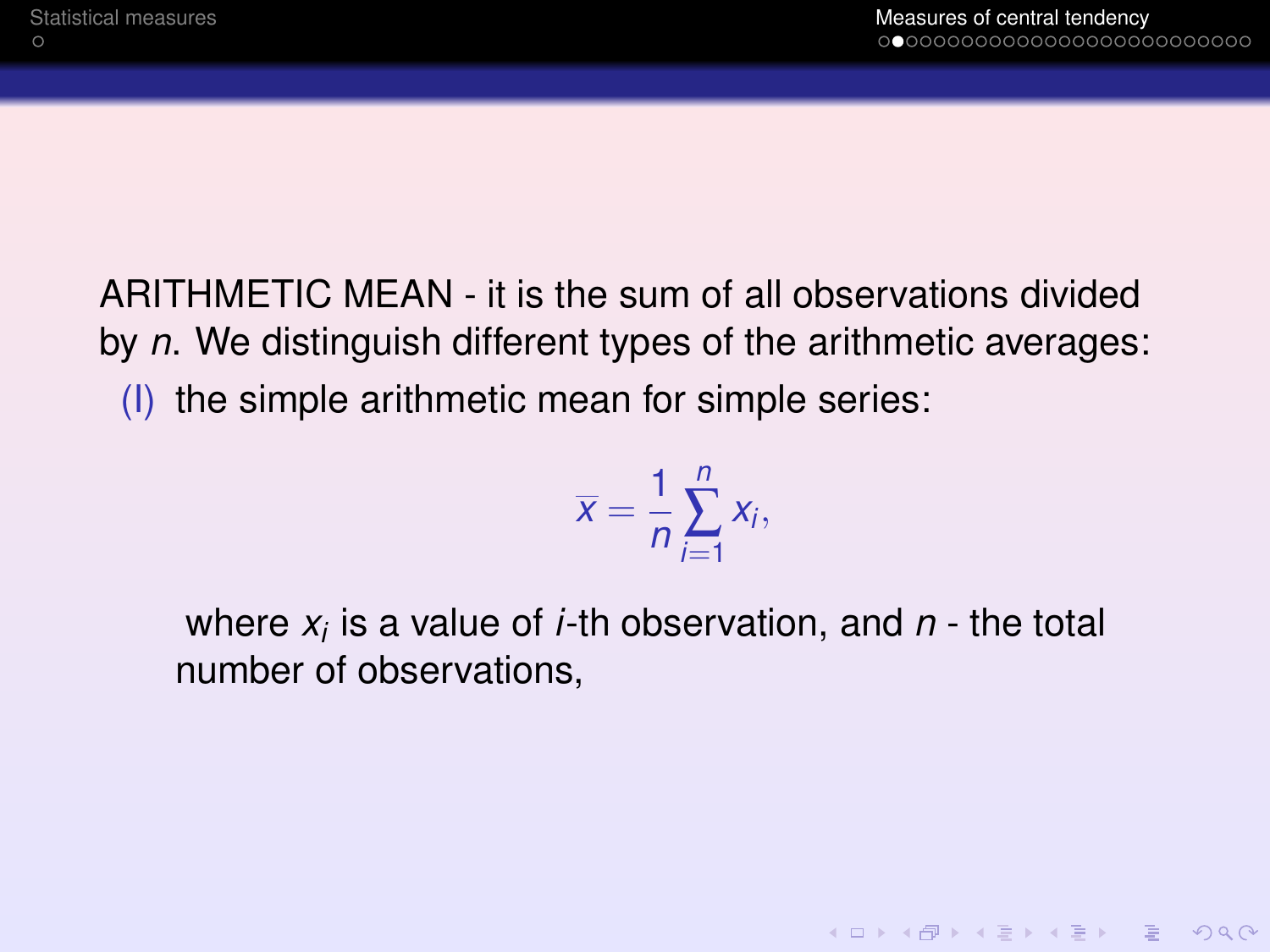(II) the weighted average, for grouped data, which is defined by the formula:

$$
\overline{x}=\frac{1}{n}\sum_{i=1}^k x_i n_i,
$$

where

a) for discrete grouped data *x<sup>i</sup>* is the value of the *i*-th observation with the frequency *n<sup>i</sup>* ,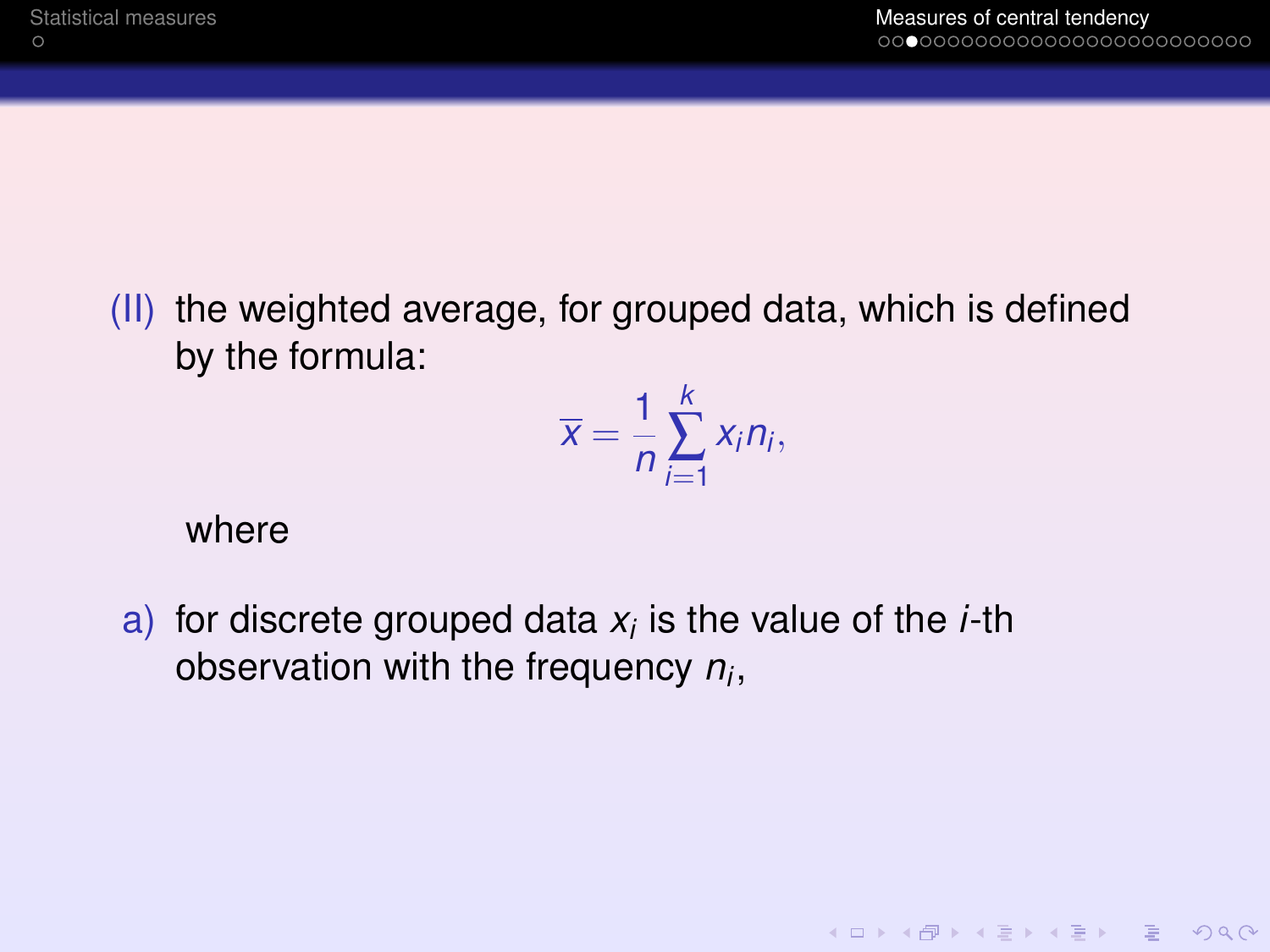KID K@ KKEX KEX E 1090

b) for the continuous data, grouped in the intervals  $x_i$  is the center of *i*-th interval (denoted by  $x_i^0$ ) with the frequency  $n_i$ , and *k* is the number of intervals.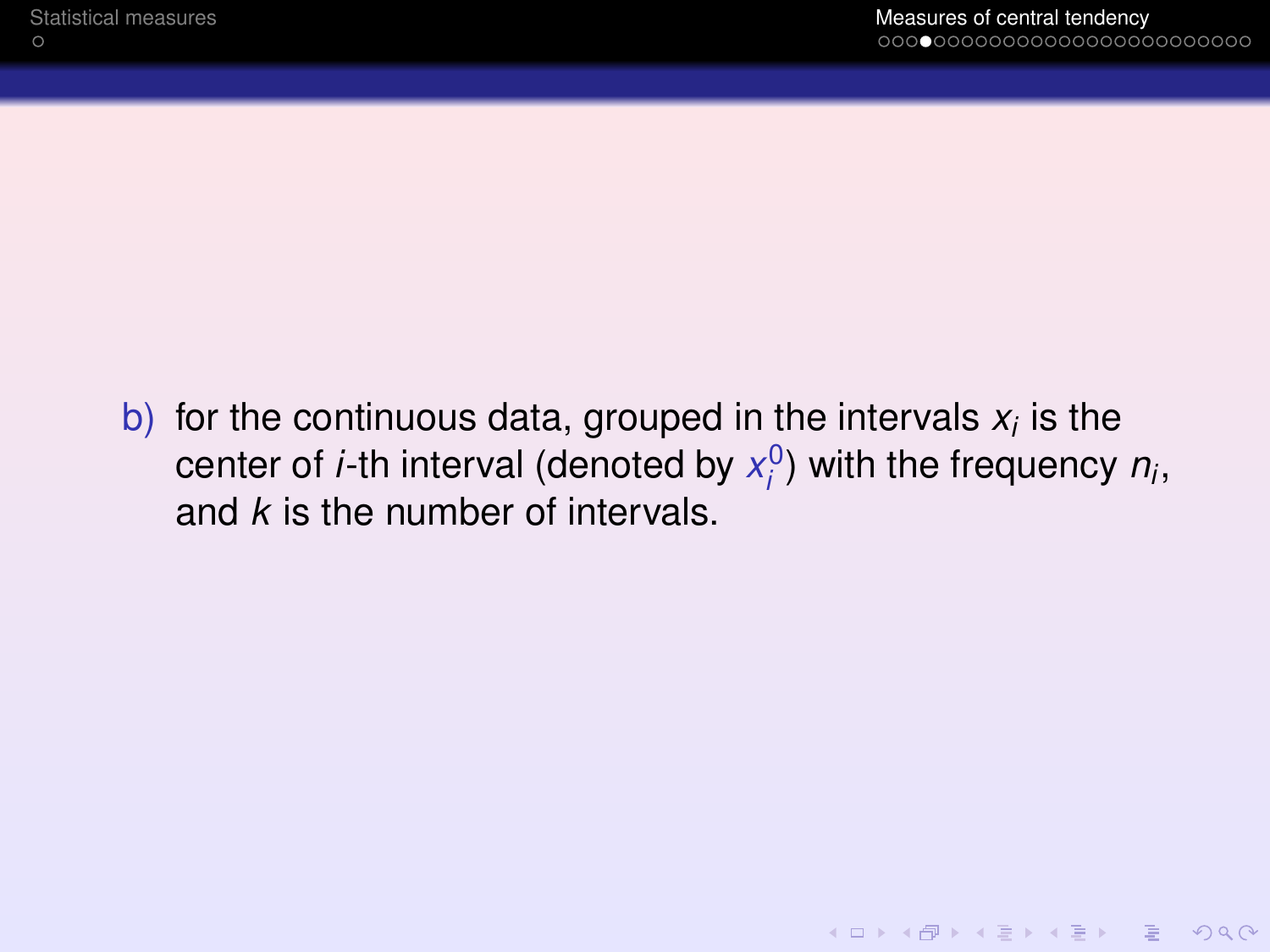The properties of the arithmetic mean:

• the sum of the values of all observations is equal to the product of the arithmetic mean by the total number of observations:

$$
\sum_{i=1}^n x_i = n\overline{x},
$$

• the mean is the only single number for which the residuals (deviations from the estimate) sum to zero:

$$
\sum_{i=1}^n(x_i-\overline{x})=0,
$$

• the sample mean is also the best single predictor in the sense of having the lowest root mean squared error:

$$
\sum_{i=1}^n (x_i - \overline{x})^2 = \min.
$$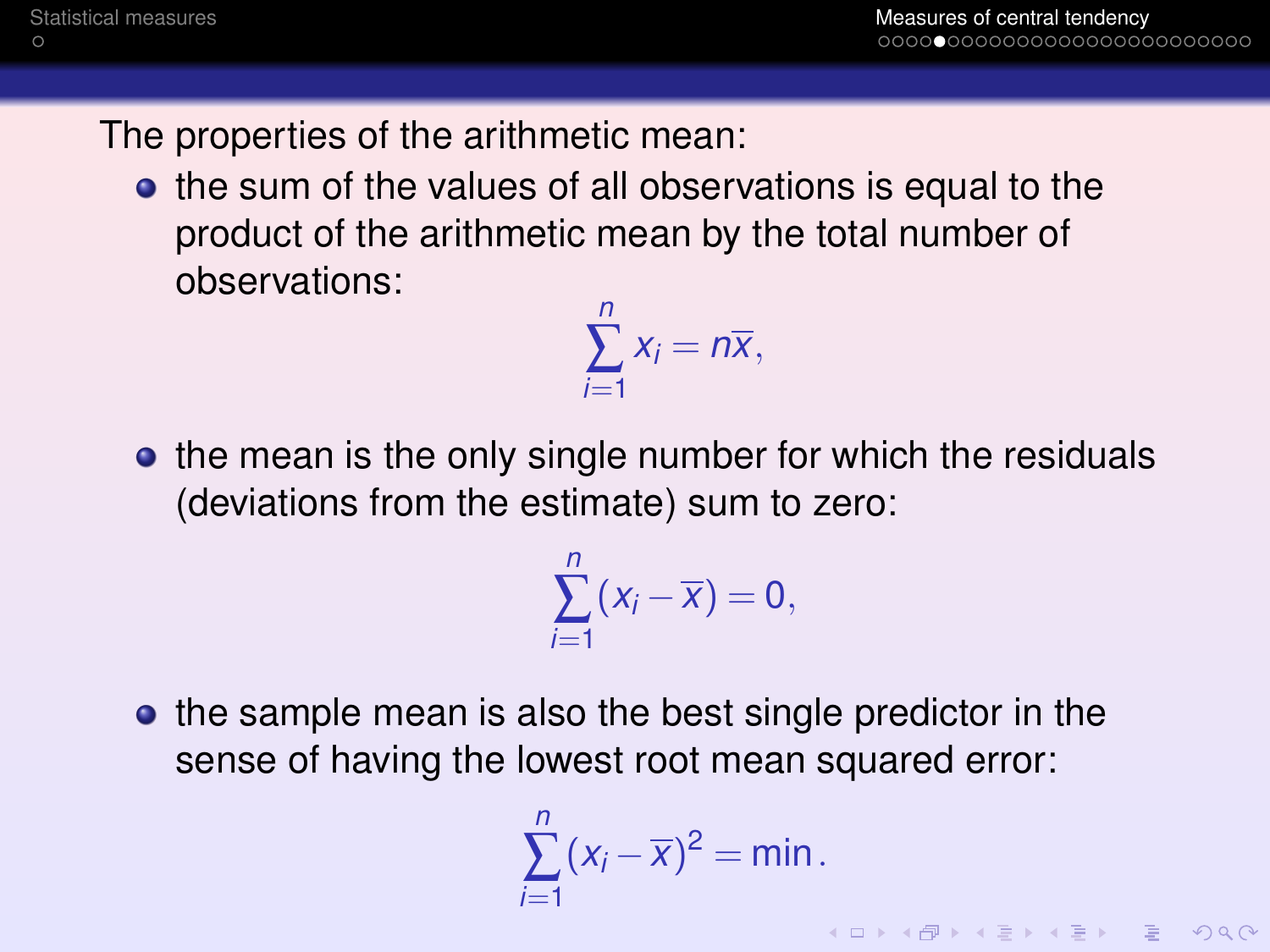#### **Remark**

- The arithmetic mean for data grouped in the intervals is only the approximation of the true average value because all observations are just represented by the centers of the intervals.
- The center of the interval IS NOT the average value the differences between values and the center of the interval can be sometimes quite big.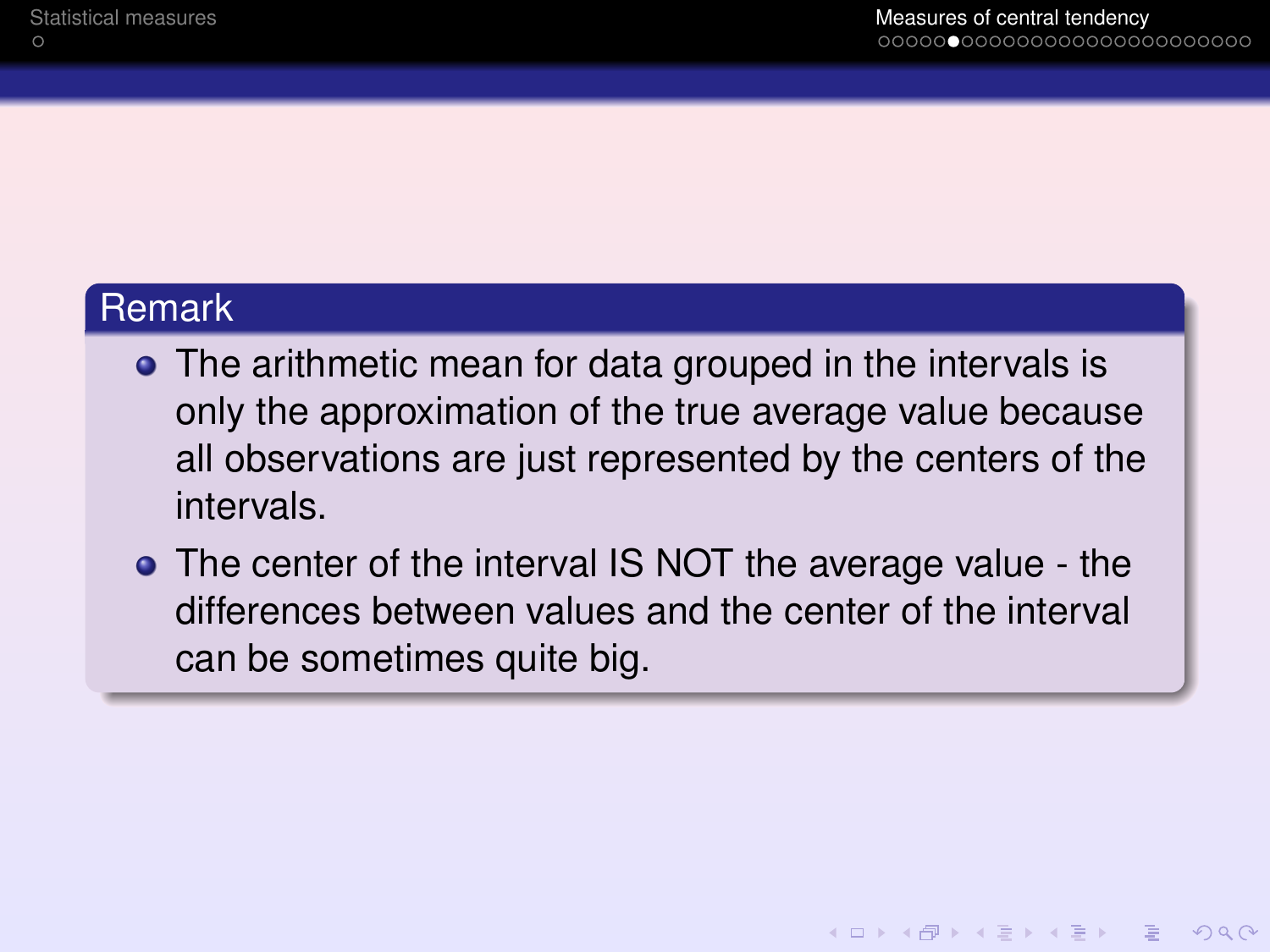#### **Remark**

- The mean value we calculate for closed intervals. But if we have outliers we have to leave last (or first) interval open. In such a case, if outliers are less than 5% of the total number of observations, we can close these open intervals and calculate the arithmetic mean.
- The arithmetic mean is not a robust statistic (a statistic is said to be robust if it is not sensitive to outliers).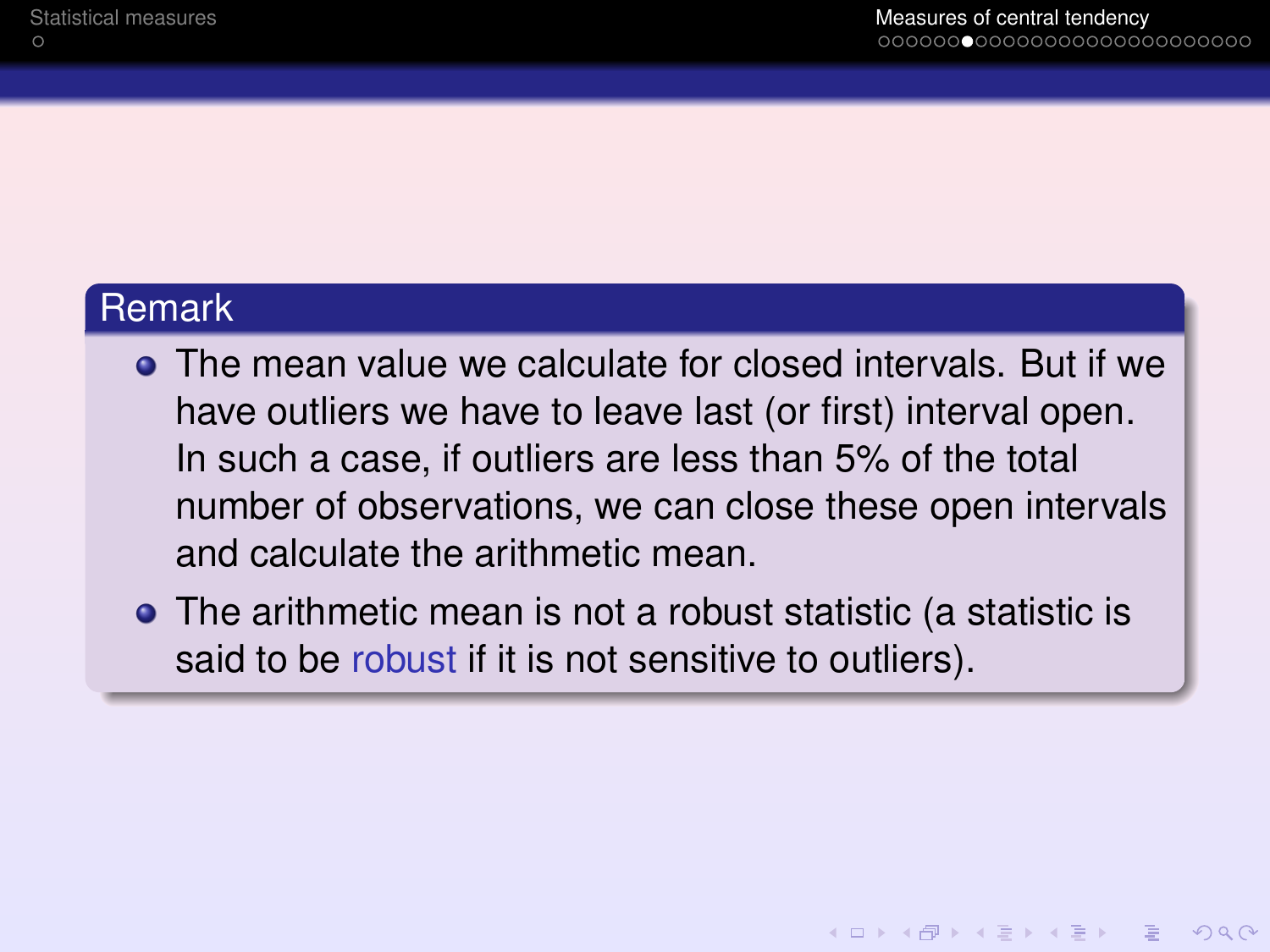### RESUME:

- we calculate the arithmetic mean if:
	- a) the population is homogeneous; there are no outliers; the distribution is symmetric or a little asymmetric;
	- b) the distribution is unimodal (there is only one maximum);
- **o** we do not use the arithmetic mean if:
	- a) the distribution is very strong asymmetric;
	- b) the distribution is bimodal or multimodal;
	- c) the distribution is U-shape.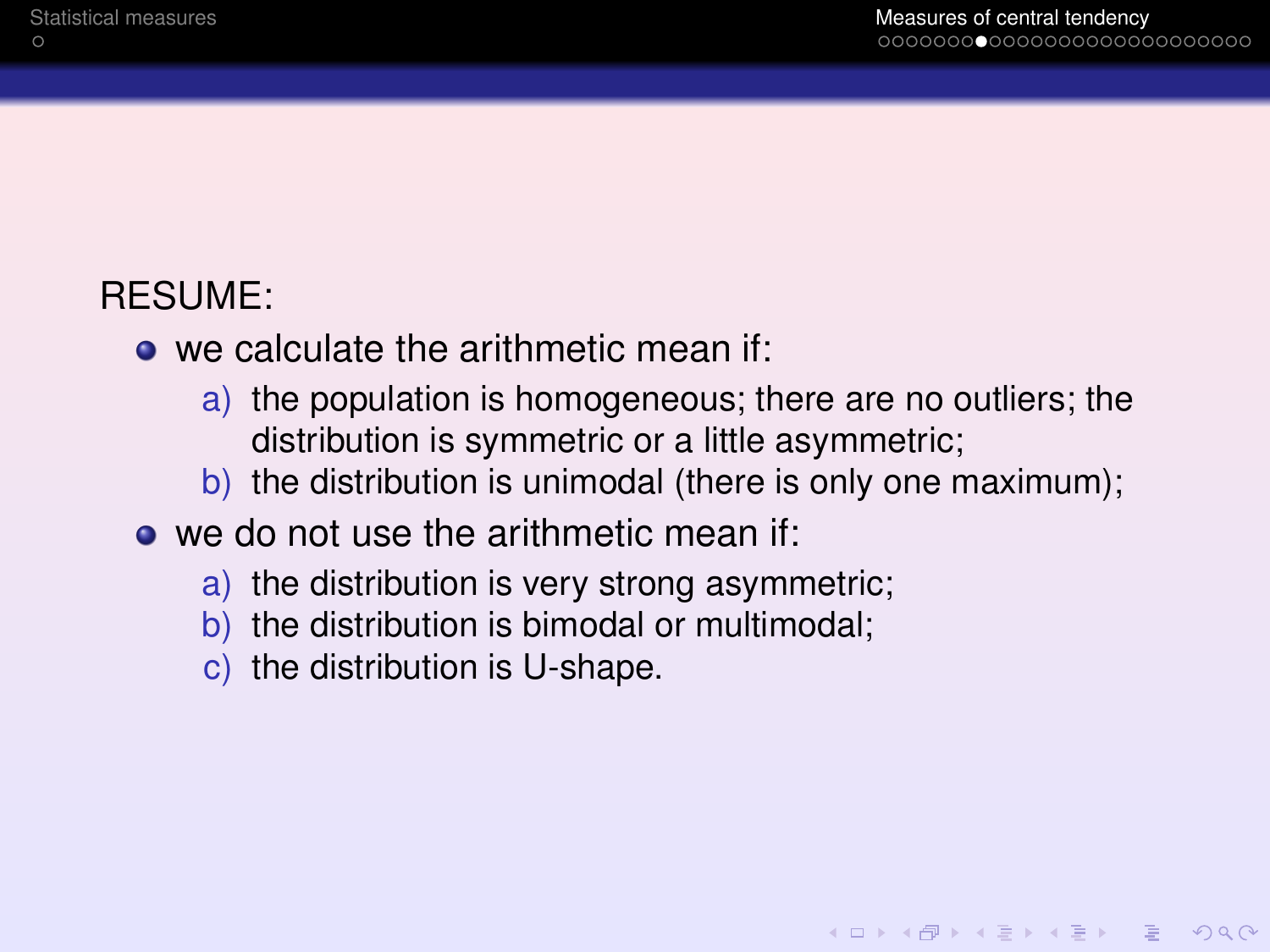The geometric mean is a classical measure used in special cases, mainly in time series analysis. We calculate it using the formula:

$$
\overline{x_g} = \sqrt[n]{x_1 x_2 \ldots x_n},
$$

where  $x_1, x_2, \ldots, x_n$  denote the observations (so the geometric mean is defined as the nth root of the product of n numbers). It is often used for a set of numbers whose values are meant to be multiplied together or are exponential in nature, such as data on the growth of the human population or interest rates of a financial investment.

The geometric mean of growth over periods yields the equivalent constant growth rate that would yield the same final amount.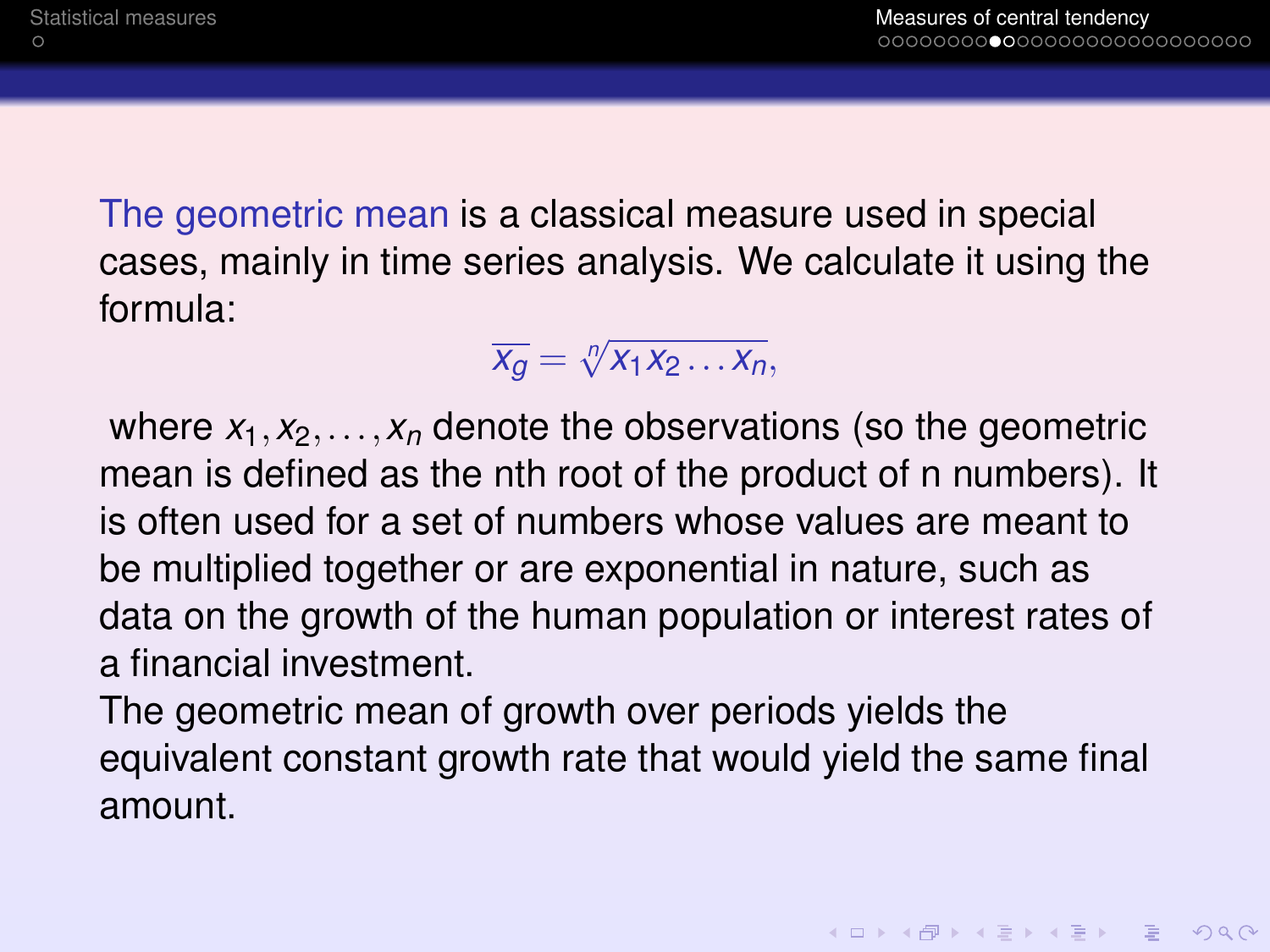#### Example

Suppose an orange tree yields 100 oranges one year and then 180, 210 and 300 the following years, so the growth is 80%, 16.6666% and 42.8571% for each year respectively. Growing with 80% corresponds to multiplying with 1.80, so we take the geometric mean of 1.80, 1.166666 and 1.428571, i.e. geometric mean of 1.60, 1.166666 and 1.426571, i.e.<br> $\sqrt[3]{1.80 \times 1.166666 \times 1.428571} = 1.442249$ ; thus the 'average' growth per year is 44.2249%. If we start with 100 oranges and let the number grow with 44.2249% each year, the result is 300 oranges.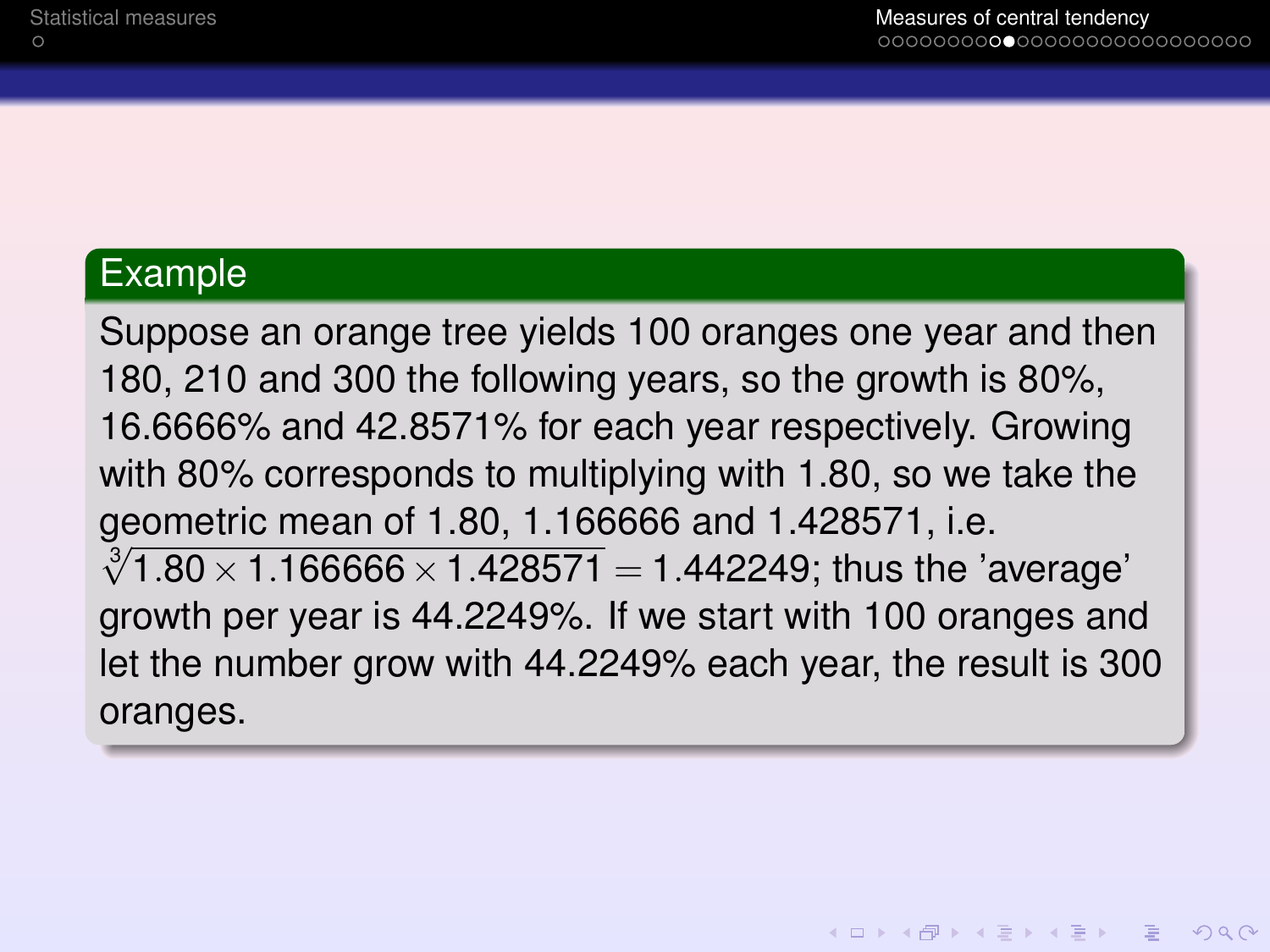The harmonic mean (sometimes called the subcontrary mean) – can be expressed as the reciprocal of the arithmetic mean of the reciprocals of the given set of observations:

$$
\overline{x_H} = \frac{n}{\sum\limits_{i=1}^n \frac{1}{x_i}}.
$$

This measure is used rather seldom.

For positive values of observations we have a relation:

 $\overline{x_H} \leq \overline{x_g} \leq \overline{x}$ .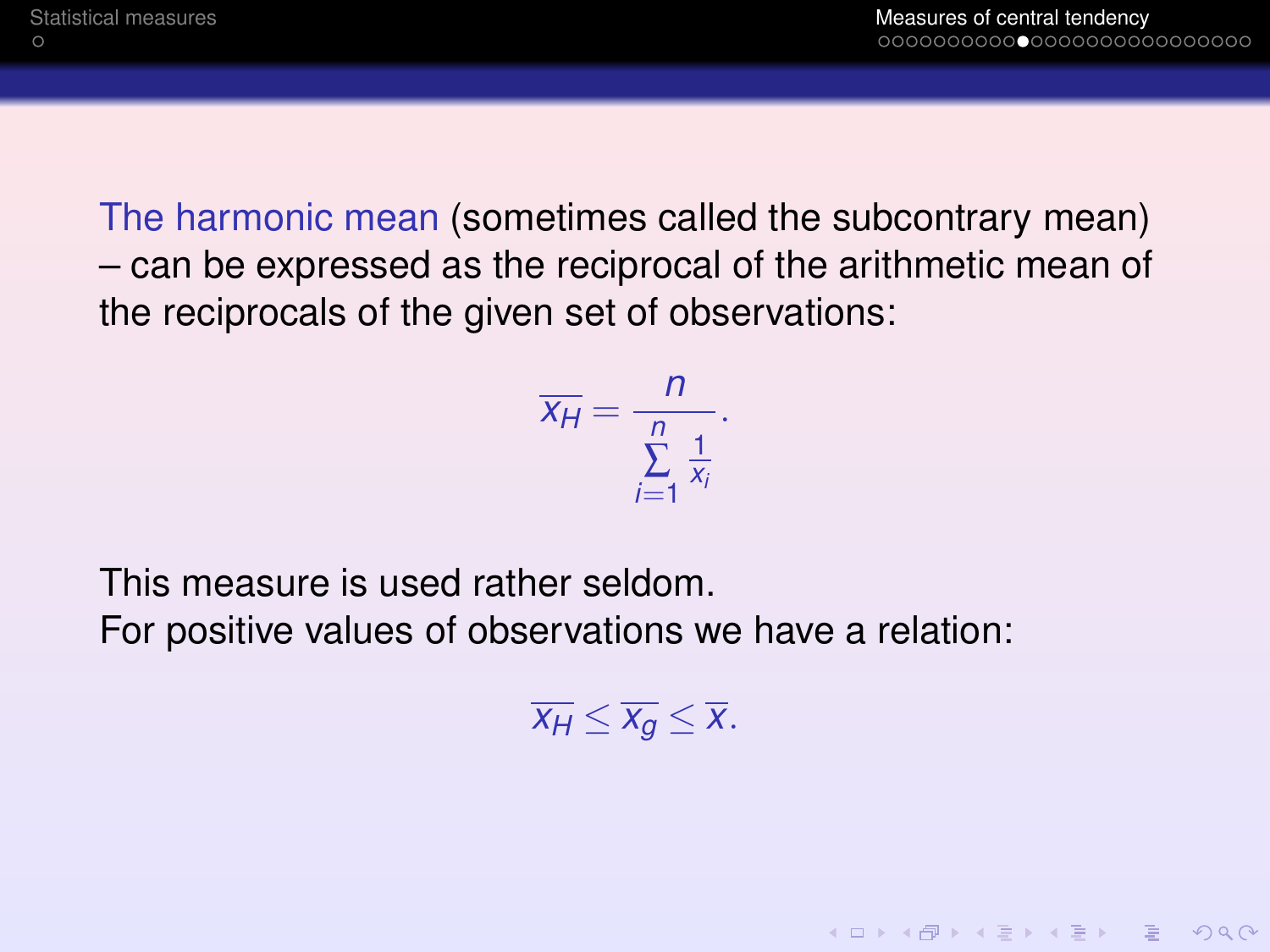#### **Definition**

For discrete data obtain the frequency of each observed value of the variable in a collection and note the greatest frequency.

- $\bullet$  If the greatest frequency is 1 (i.e. no value occurs more than once), then the variable has no mode.
- 2 If the greatest frequency is 2 or greater, then any value that occurs with that greatest frequency is called a sample mode of the variable.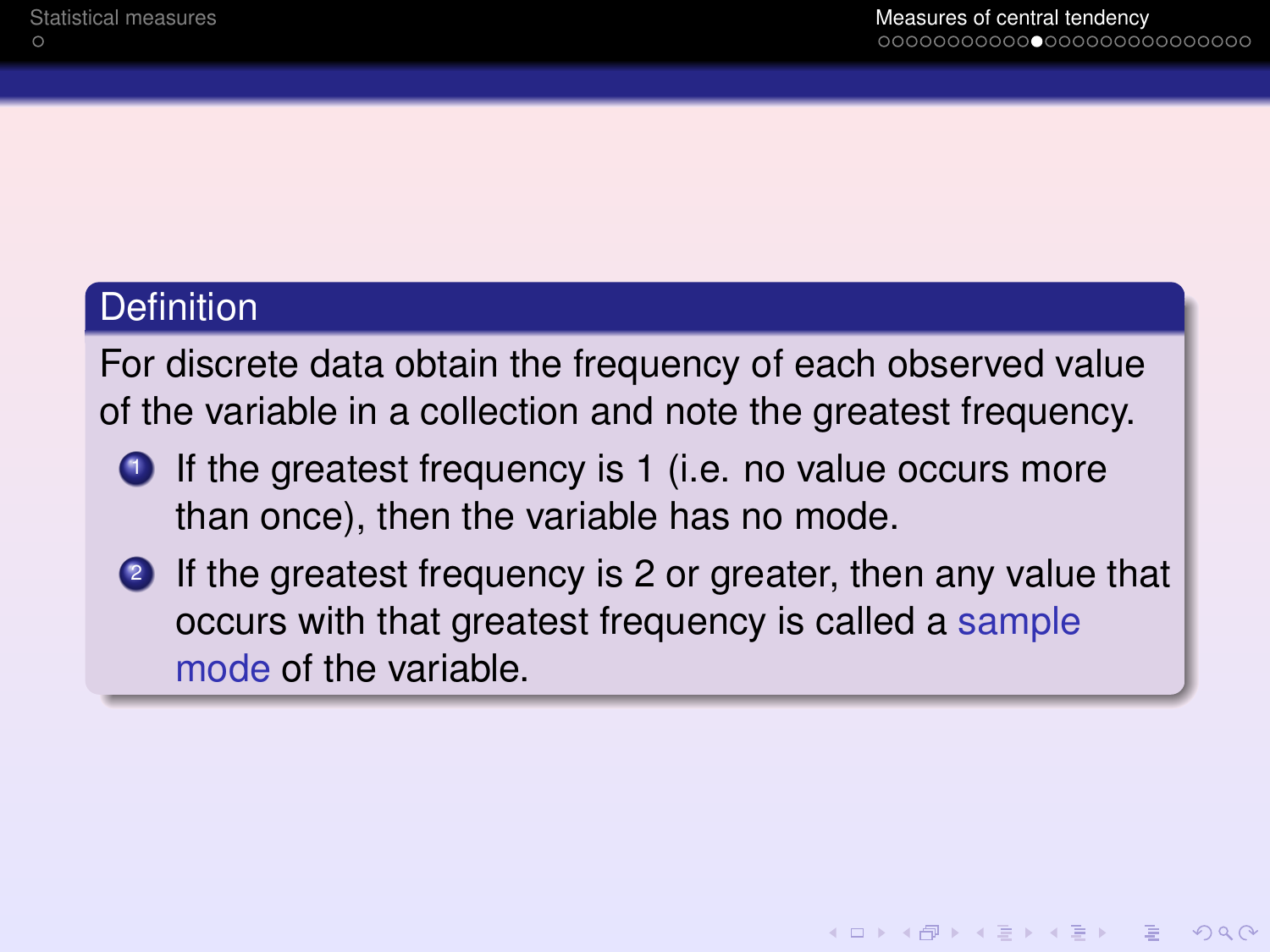KEL KALA KELKEL EL YAN

For continuous data at first we find the interval with the greatest frequency and then we use the interpolating formula:

$$
Mo = xld + \frac{(ns - ns-1)}{(ns - ns-1) + (ns - ns+1)} \cdot d,
$$

where:

- *s* the number of the interval with the greatest frequency,
- *xld* the left end of the *s*-th interval,
- *d* the width of the interval.
- *n<sup>s</sup>* the frequency of the *s*-th interval.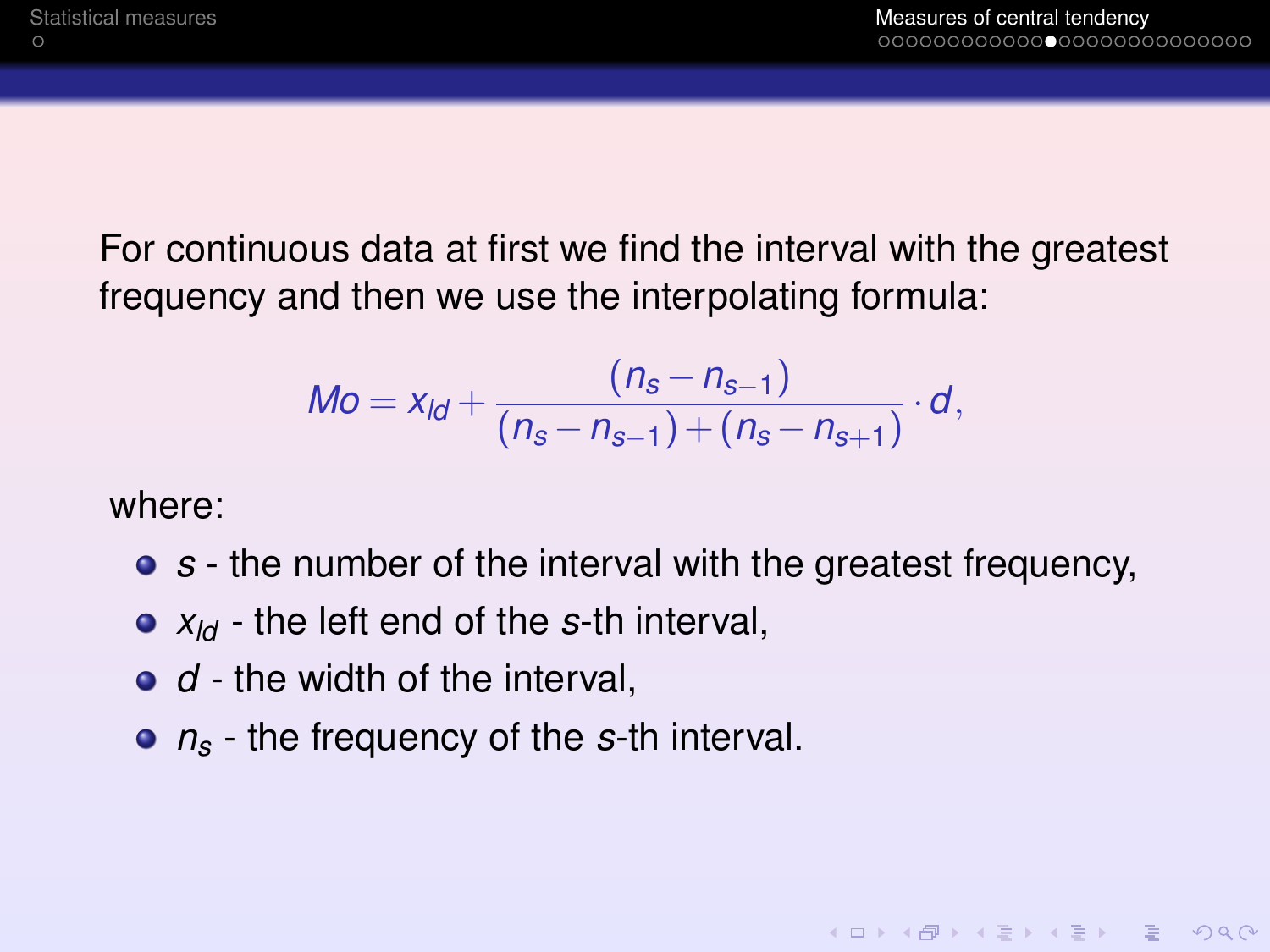**KOD KAD KED KED E VAN** 

The practical rules of calculating the mode:

- finding of the mode is legitimate only in case of unimodal distributions (with one clear maximum);
- the interval of the mode and two successive intervals should be the same width;
- we do not calculate the mode for multimodal distributions.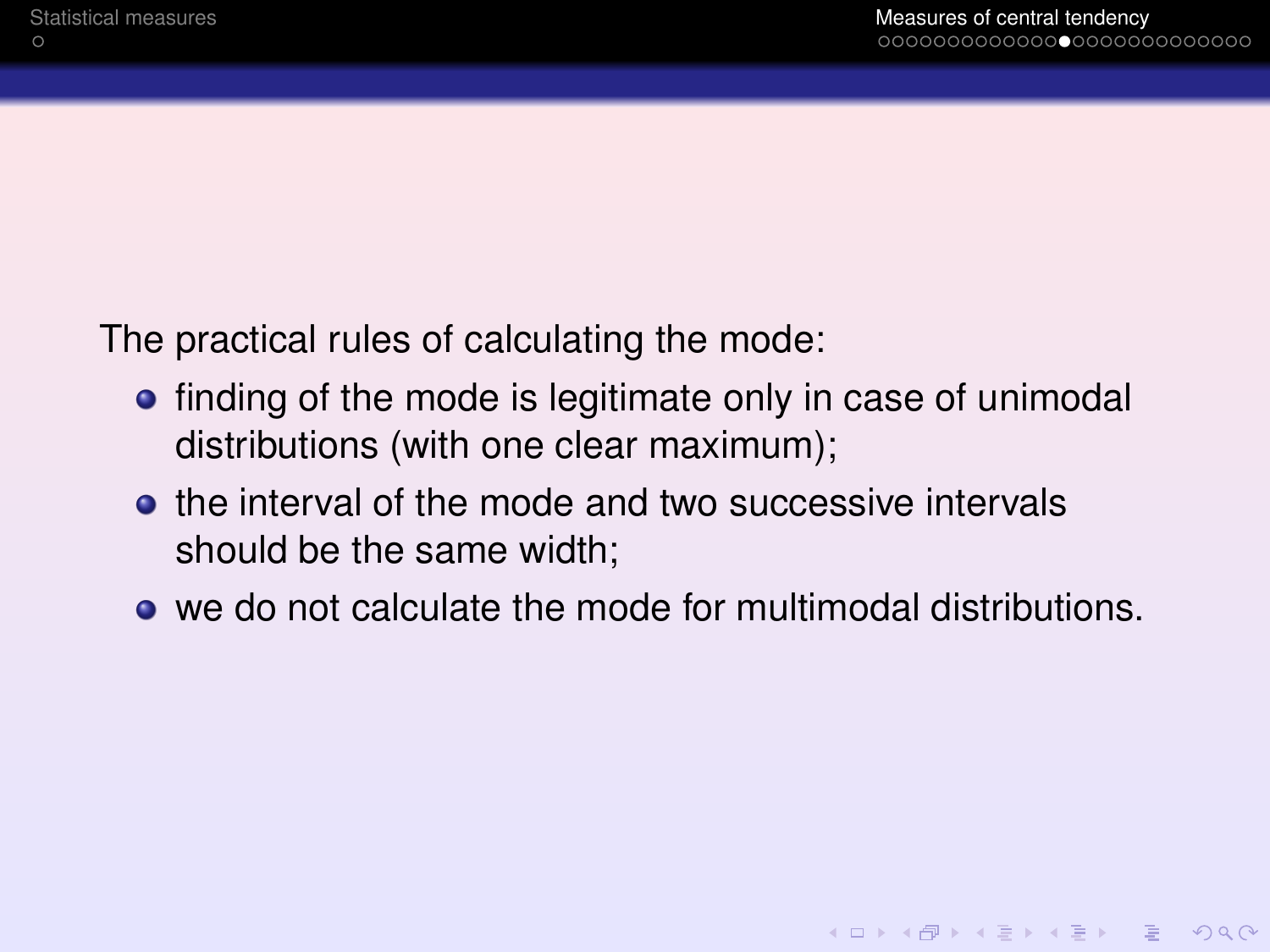How to find the mode graphically?

- Do a histogram;
- Plot two lines from the vertices of the highest rectangular joining them with the vertices of the successive rectangulars;
- Find the cross-point of those lines and throw it on the X-axis;
- Read an approximation of the mode on the X-axis.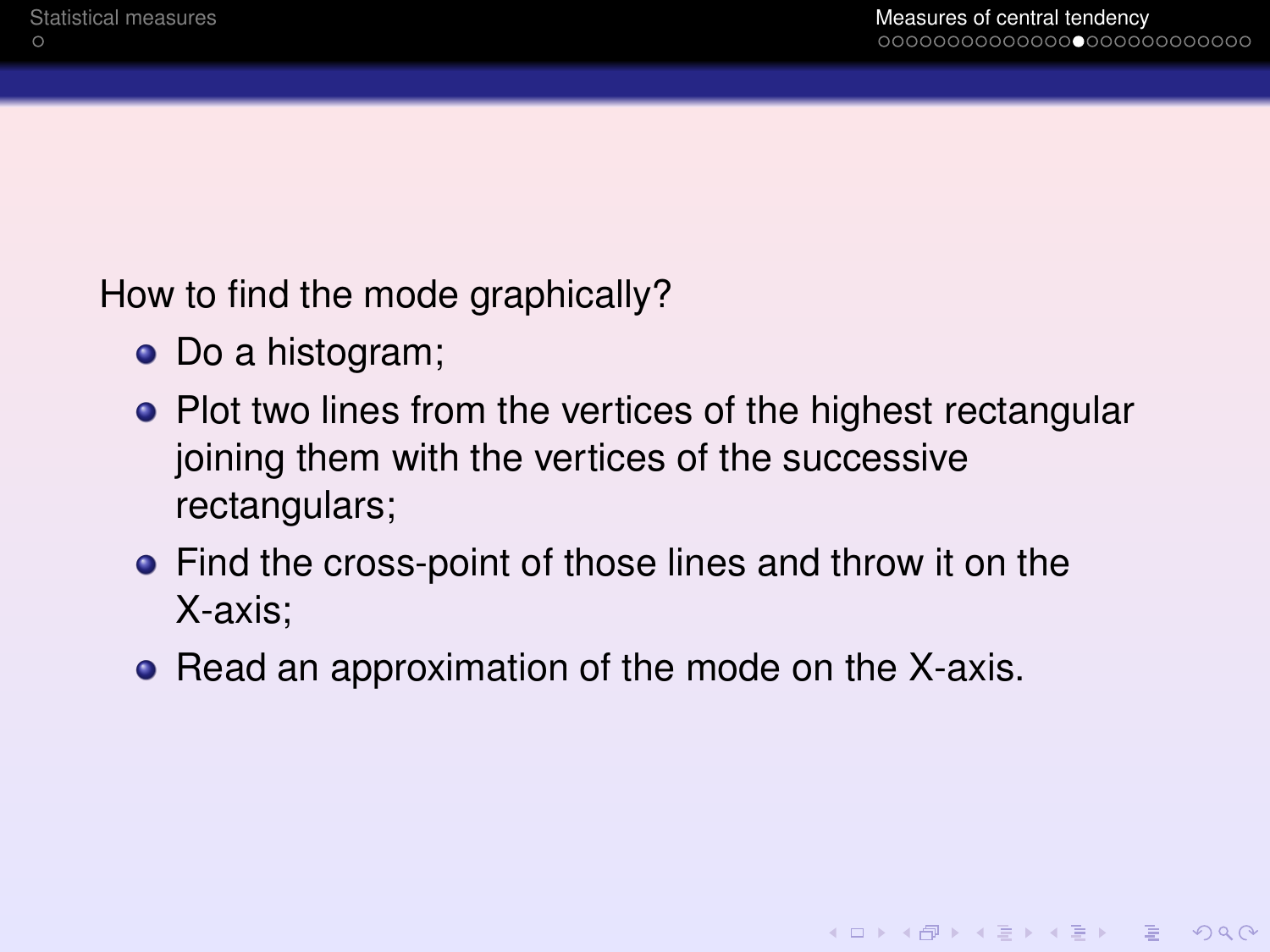The sample median of a quantitative variable is that value of the variable in a data set that divides the set of observed values in half, so that the observed values in one half are less than or equal to the median value and the observed values in the other half are greater or equal to the median value. To obtain the median of the variable, we arrange observed values in a data set in increasing order and then determine the middle value in the ordered list.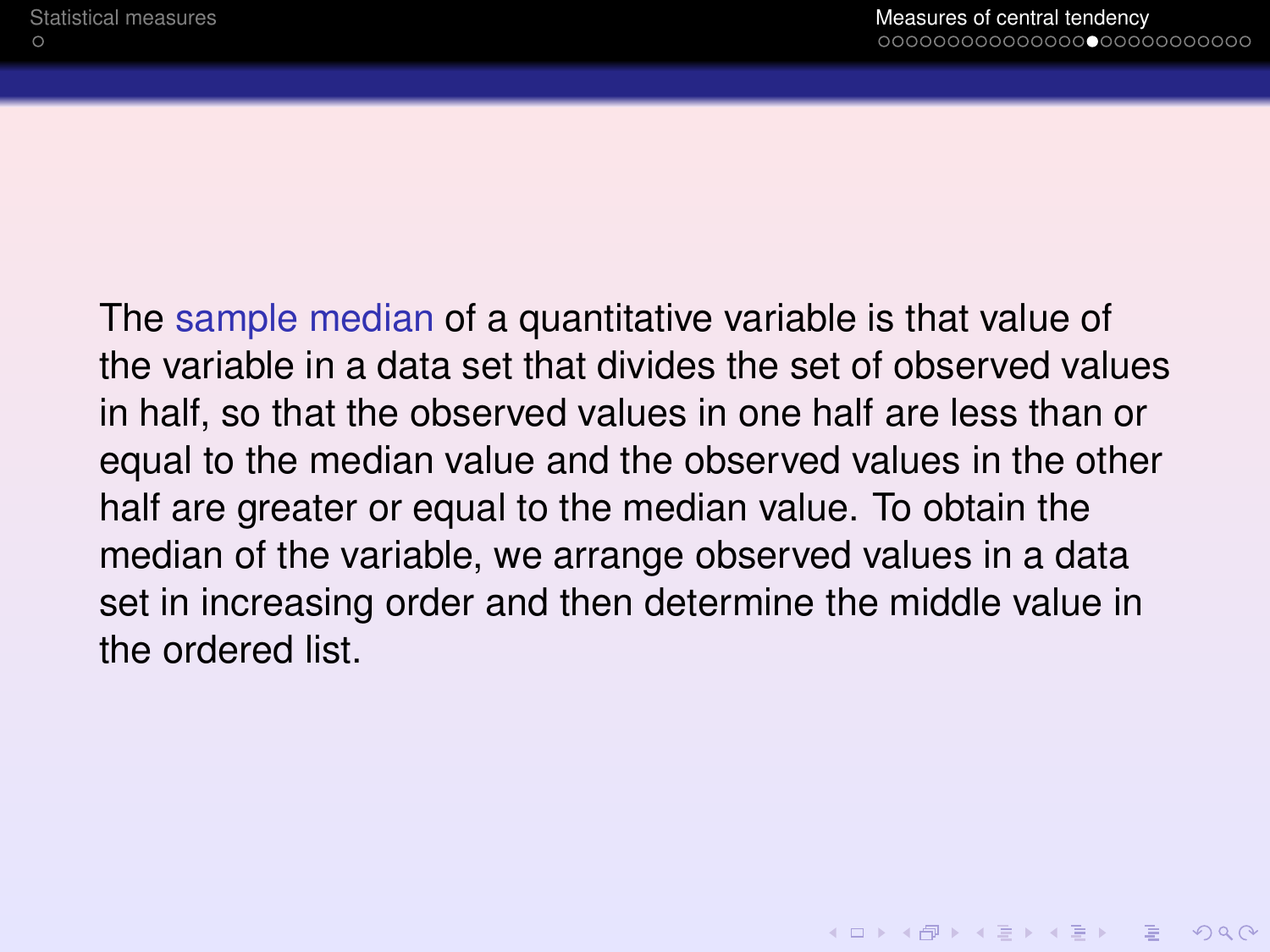#### How to find the median?

Arrange the observed values of variable in a data in increasing order.

- $\bullet$  If the number of observation is odd, then the sample median is the observed value exactly in the middle of the ordered list.
- <sup>2</sup> If the number of observation is even, then the sample median is the number halfway between the two middle observed values in the ordered list.

In both cases, if we let *n* denote the number of observations in a data set, then the sample median is at position  $\frac{n+1}{2}$  in the ordered list.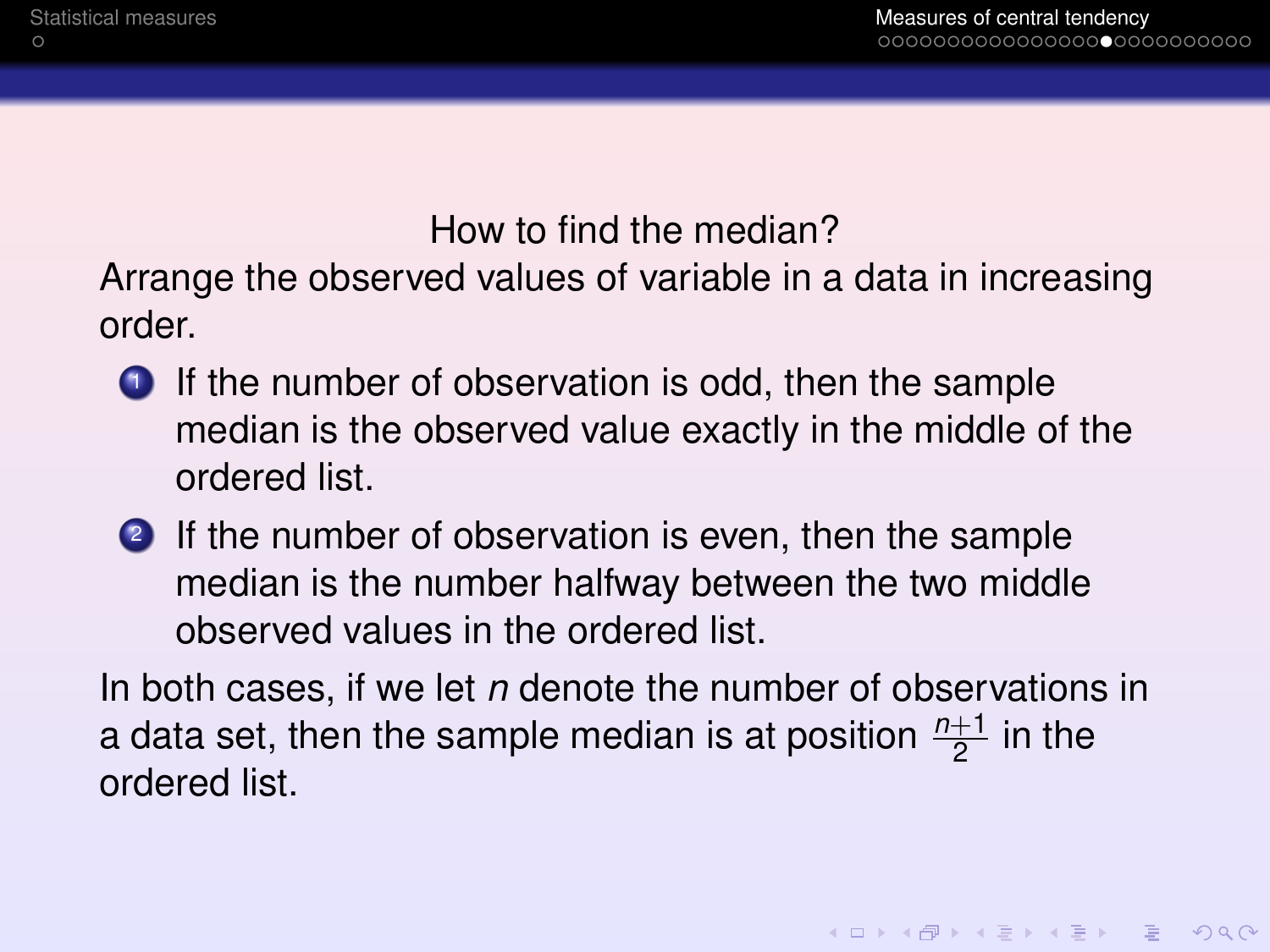#### Remark

- **1** The median is the value of the middle observation, not its frequency.
- <sup>2</sup> The median is a robust statistic it does not depend on outliers.
- <sup>3</sup> In a case of asymmetric distributions the median gives more information than the arithmetic mean.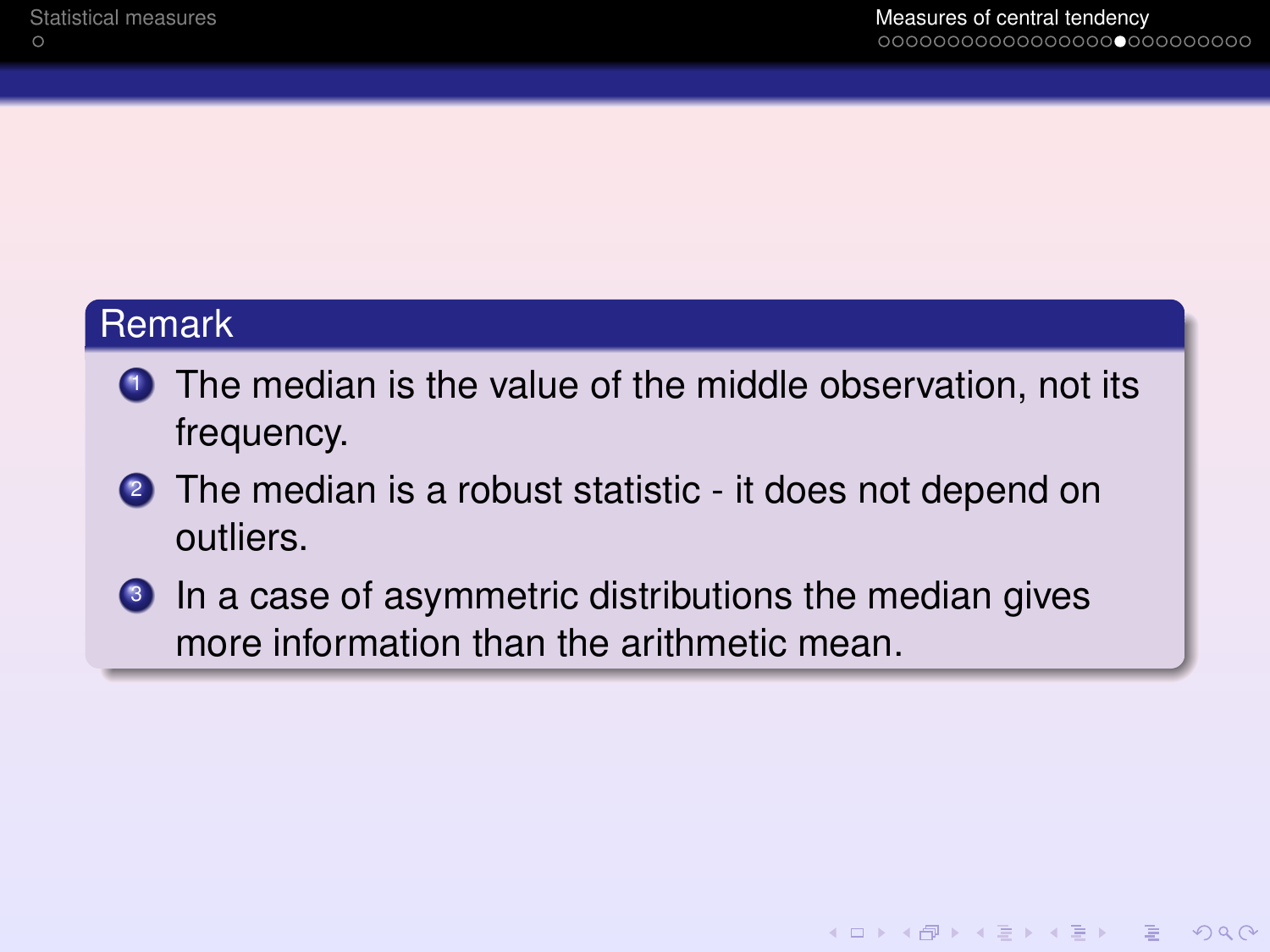How to find the median in a case of grouped data? For the category data:

- 1) find the position of the middle observation as  $\frac{n}{2}$  (or  $\frac{n+1}{2}$  for the series with an odd number of observations),
- 2) find the class where is this middle observation; this is the class in which the cumulative frequency reaches  $\frac{n}{2}$  for the first time,
- 3) read the value of the proper category data.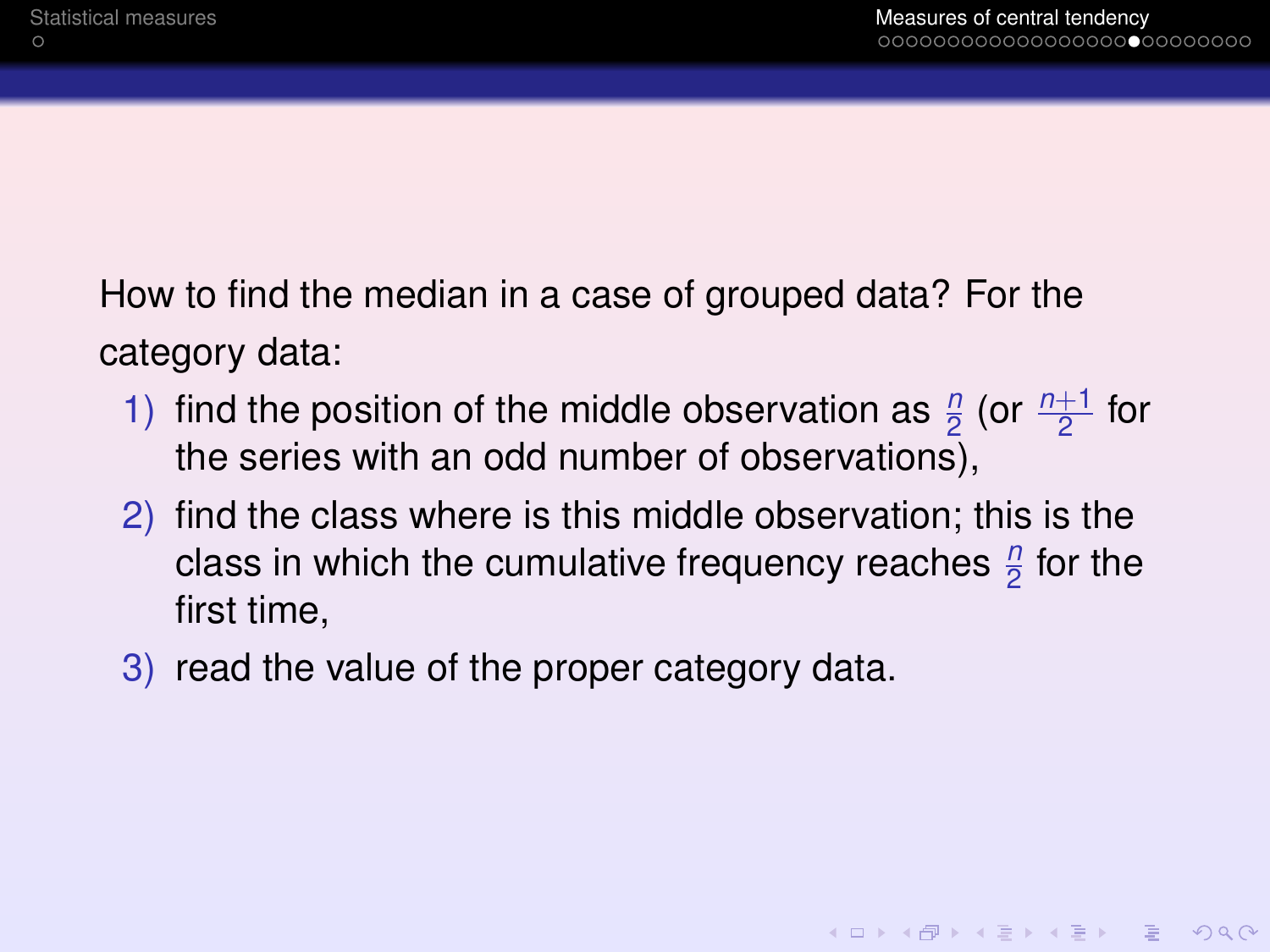#### For the continuous data we use the interpolating formula:

$$
Me = x_{lm} + \frac{\frac{n}{2} - n_{m-1}^{cum}}{n_m} \cdot d_m
$$

where Me - the median, *xlm* - the left end of the median interval, *n* - the total number of observations, *n<sup>m</sup>* - the frequency of the median interval,  $n_{m-1}^{cum}$  - the cumulative frequency of the interval preceding the median interval, *d<sup>m</sup>* - the width of the median interval.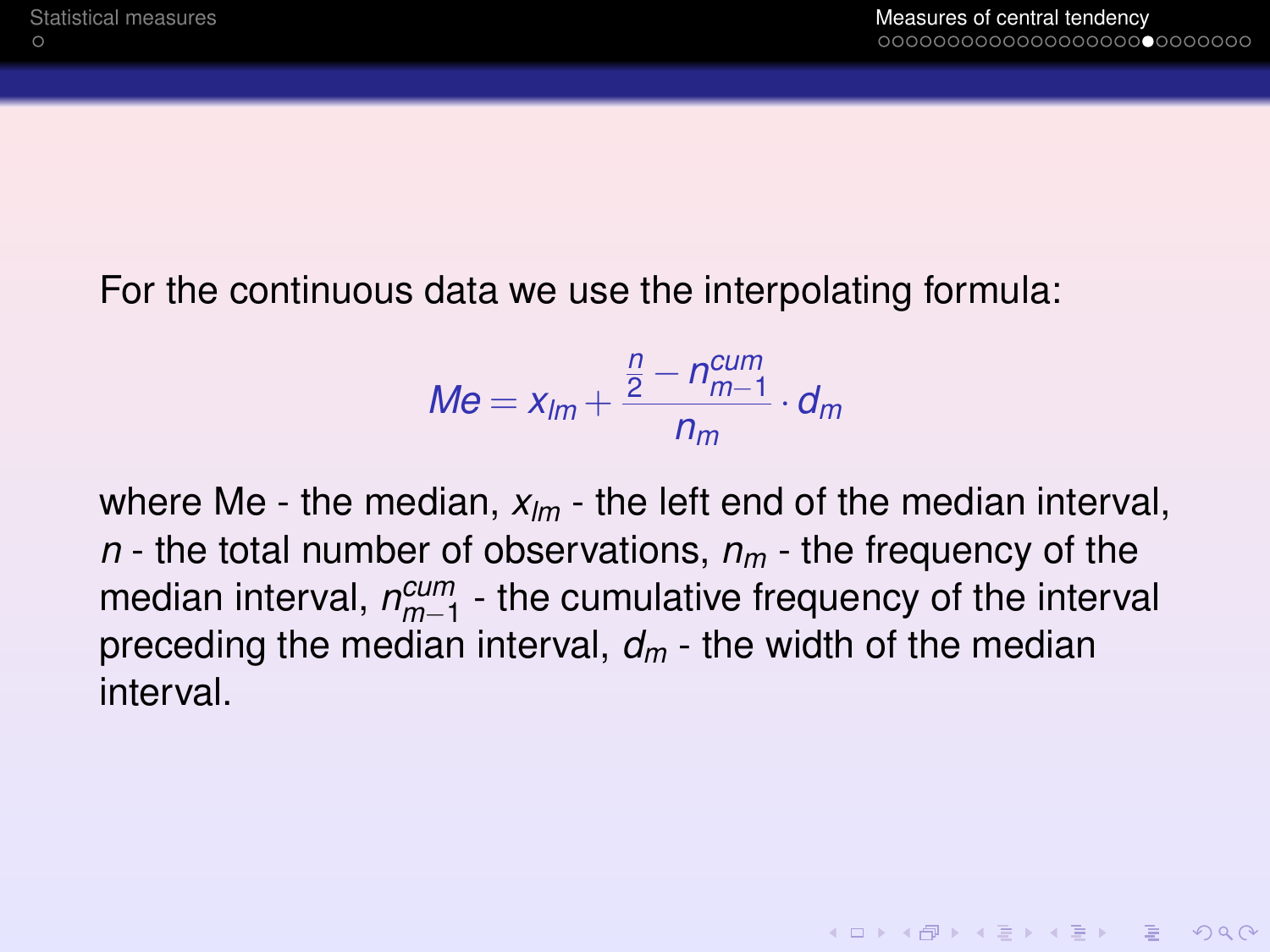How to find the median graphically?

- **1** Do a histogram for cumulative frequency and plot the line of cumulative frequency.
- <sup>2</sup> Mark on the Y-axis  $\frac{n}{2}$ .
- <sup>3</sup> Plot from this point the horizontal line. Mark the point where this line crosses the line of the cumulative frequency.
- **4** Throw this cross-point on the X-axis. This is the approximated median.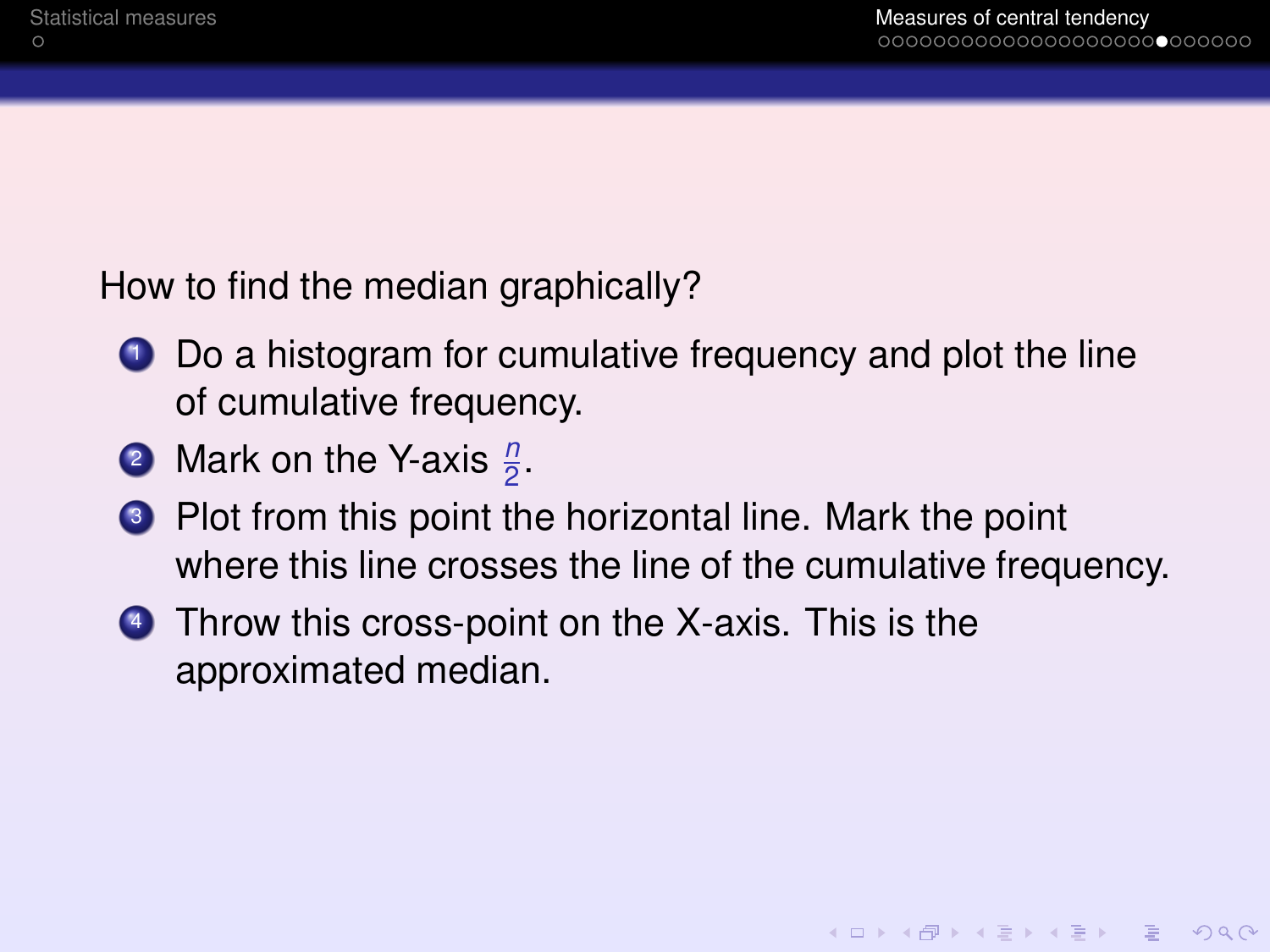We have some relations between the arithmetic mean, the mode and the median.

**1** For symmetric distributions all those measures are equal:

 $\bar{x} = Mo = Me$ .

<sup>2</sup> For right-skewed (asymmetric) distributions the mode is the smallest measure and the arithmetic mean is the greatest one:

 $Mo < Me < \overline{x}$ .

<sup>3</sup> For left-skewed (asymmetric) distributions the mode is the greatest measure and the arithmetic mean is the smallest one:

 $\overline{x}$  < *Me* < *Mo*.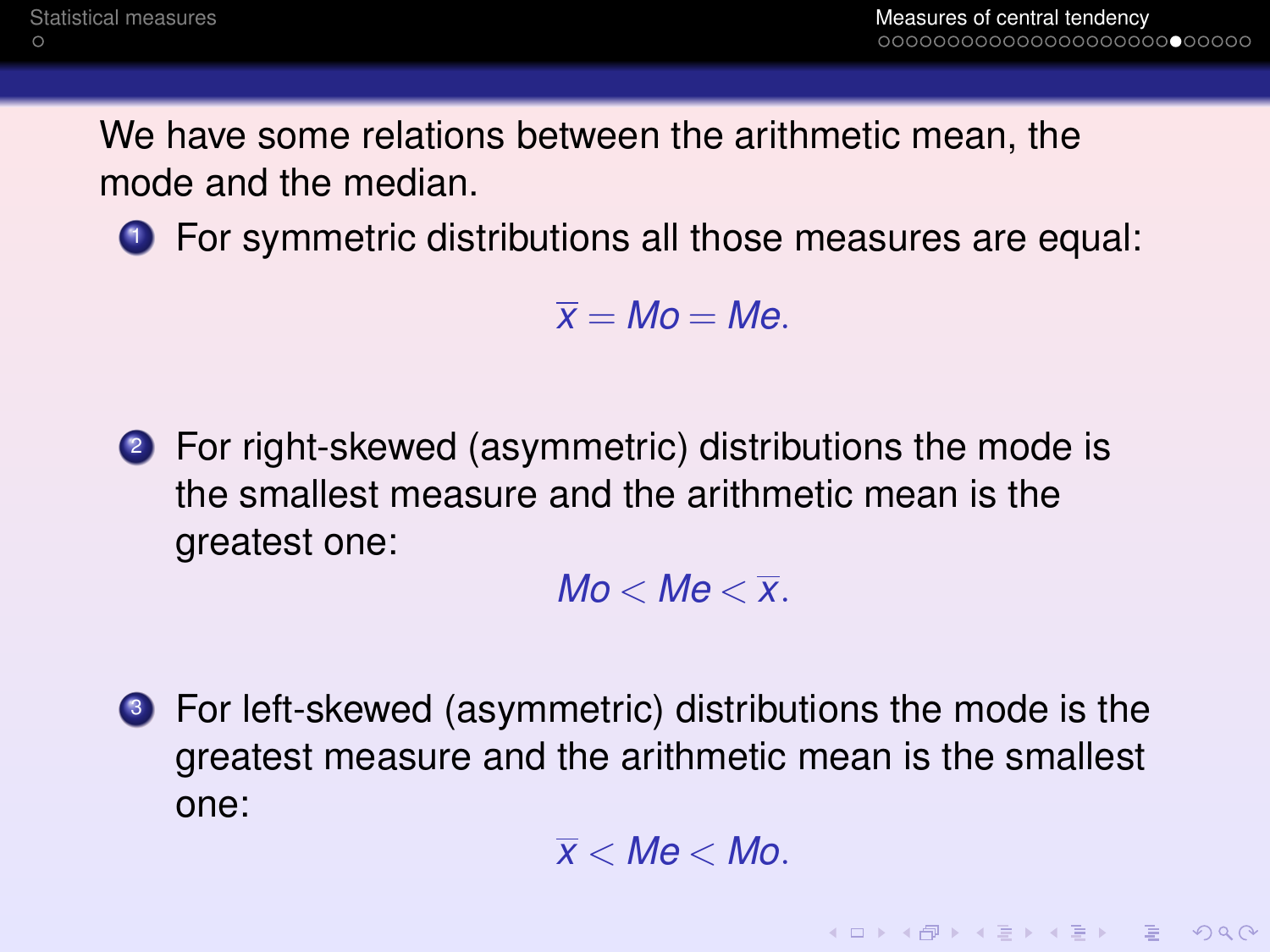**KOD CONTRACT A BOARD OF A GOV** 

We have also so called Pearson equation: *Mo* = 3*Me* −2*x*. This relation is valid only for symmetric distributions or asymmetric distributions which are skewed in a very small extent. We will say more about it during the lecture on the measures of the skewness.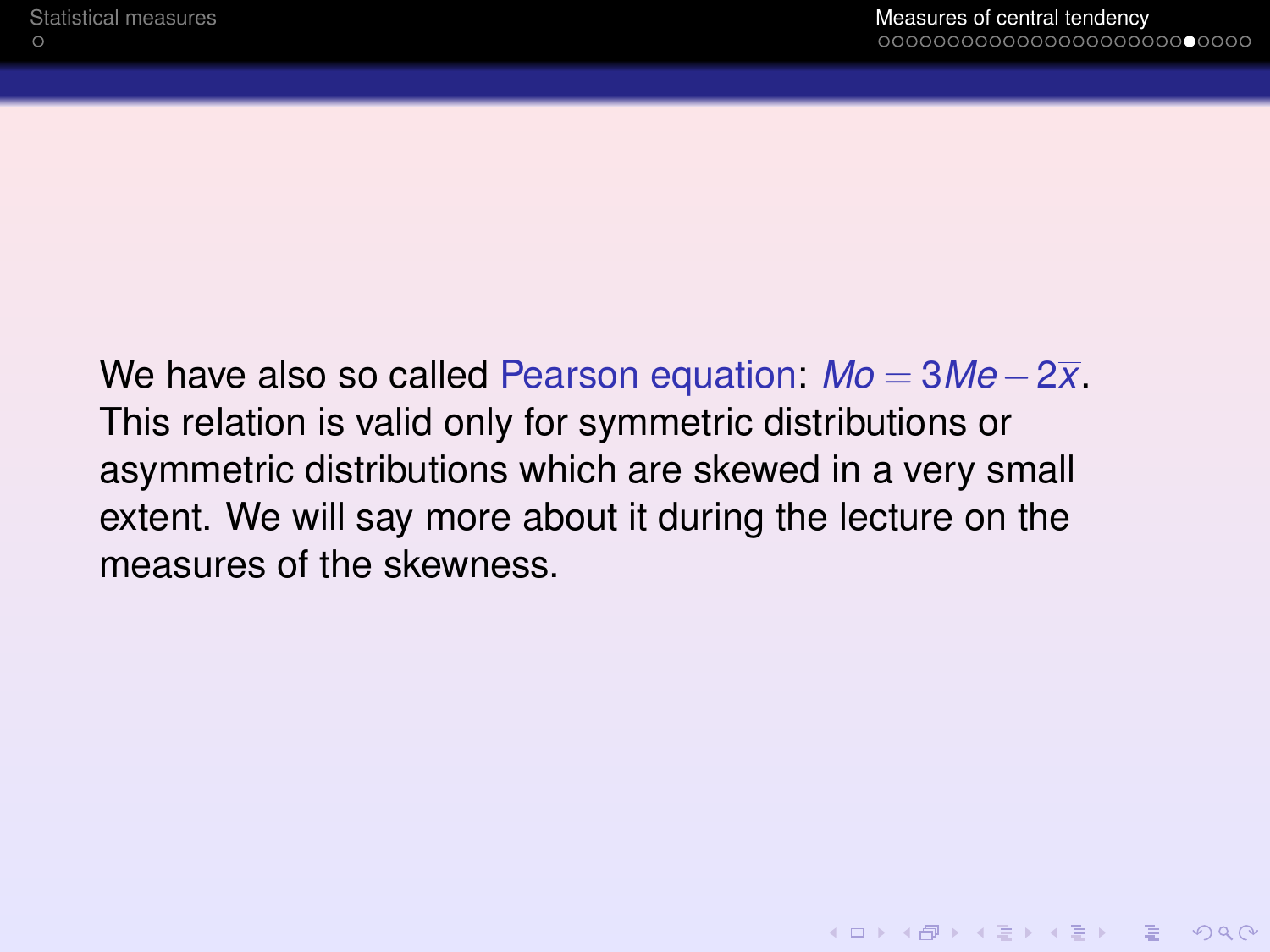The quartiles of a ranked set of data values are the three points that divide the data set into four equal groups, each group comprising a quarter of the data. A quartile is a type of quantile. The first quartile  $Q_1$  is defined as the middle number between the smallest number and the median of the data set. The second quartile  $Q_2$  is the median of the data. The third quartile  $Q_3$  is the middle value between the median and the highest value of the data set.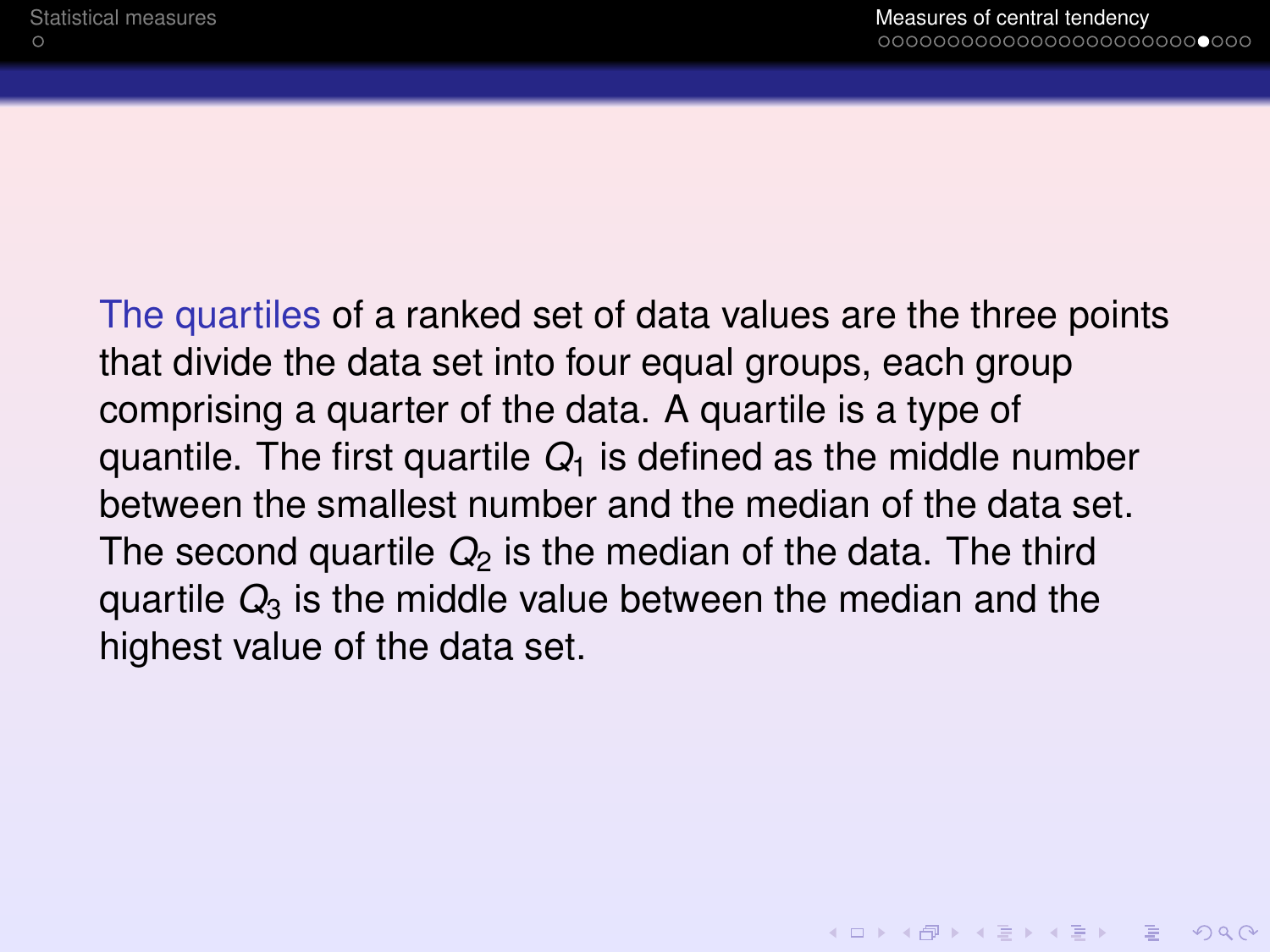For discrete distributions, there is no universal agreement on selecting the quartile values.

- For simple series  $Q_1$  is the value at  $n/4$  position, and  $Q_3$  is the value at 3*n*/4 position (if some of them is between the observations we take their arithmetic mean),
- For grouped series with categories we do the same as for the median – we find the class in which the cumulative frequency reaches *n*/4 and 3*n*/4 for the first time, and then we read the quartiles,
- For continuous data, grouped in the intervals, we use the interpolating formulas: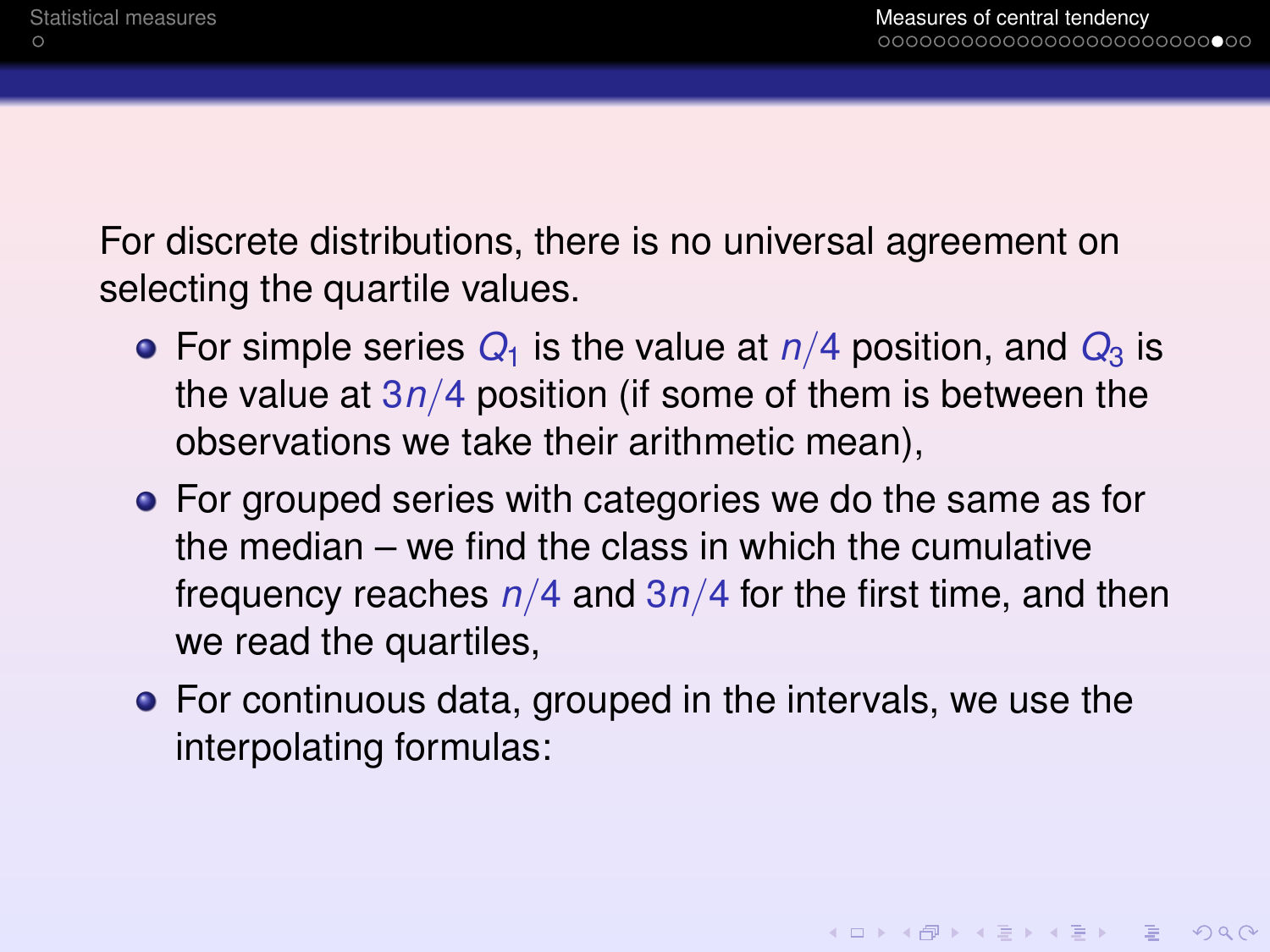$$
Q_1 = x_{lq_1} + \frac{\frac{n}{4} - n_{q_1-1}^{cum}}{n_{q_1}} \cdot d_{q_1}
$$

where  $Q_{\rm 1}$  - the first quartile,  $x_{\mathit{lq}_{\rm 1}}$  - the left end of the first quartile interval ,  $n$  - the total number of observations,  $n_{q_1}$  - the frequency of the first quartile interval,  $n_{q_1-1}^{cum}$  - the cumulative frequency of the interval preceding the first quartile interval,  $d_{q_1}$ - the width of the first quartile interval.